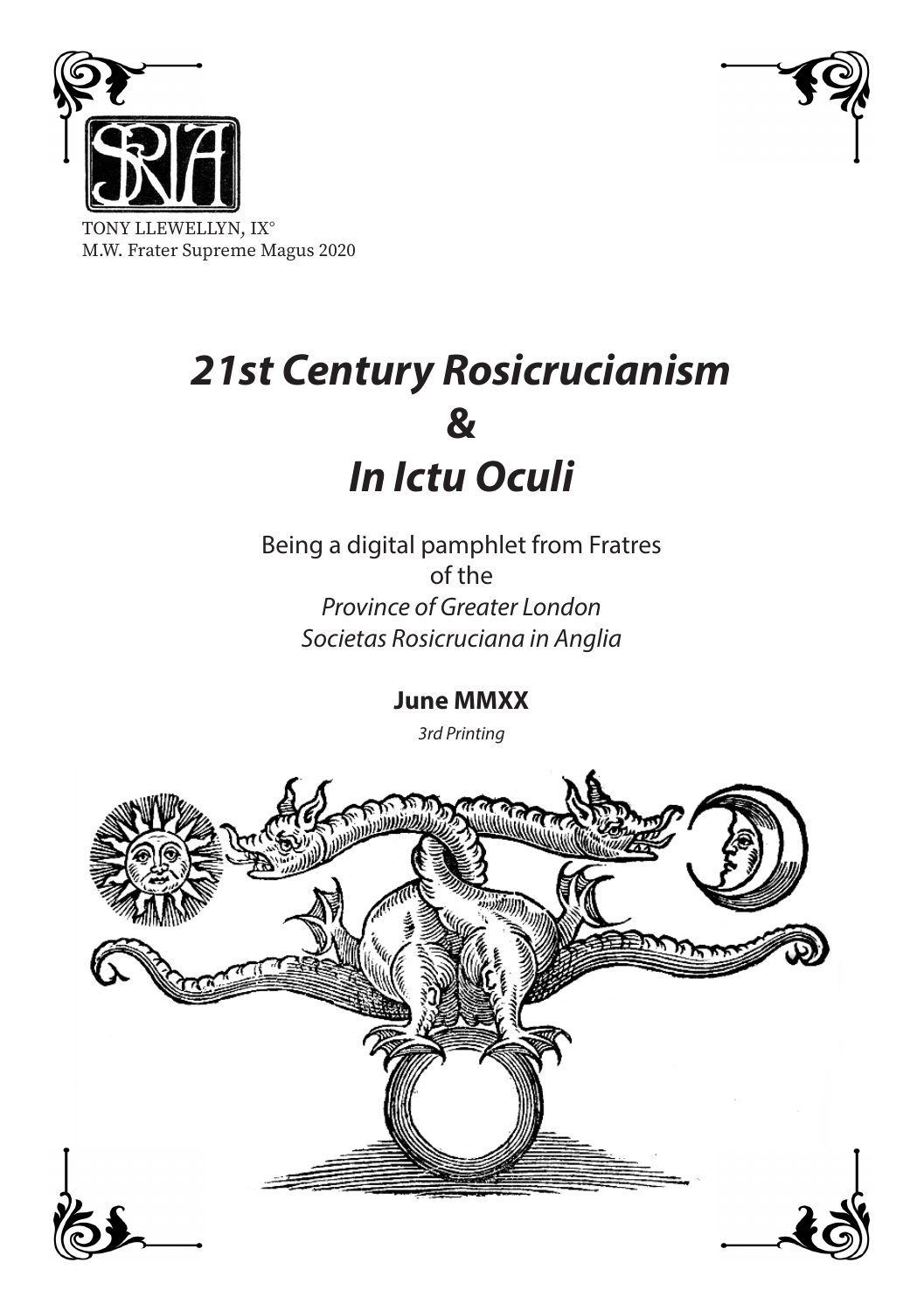



| Introduction                |    |
|-----------------------------|----|
| Call to Action              | 5  |
|                             |    |
| 21st Century Rosicrucianism |    |
| In Ictu Oculi               | 18 |
|                             |    |
| Rosicrucian Salons          |    |

*This pamphlet has been published by the Metropolitan Study Group of the Metropolitan College No. 1 of the Societas Rosicruciana In Anglia. The MSG is an open forum and we welcome all individuals, men and women, who are interested in exploring the deeper mysteries of Nature, Science and Truth.*

 *We meet on the 3rd Saturday of the month, physically in Hampstead, London. All of our meetings can also be accessed virtually, and we host attendees from many countries.* 

 *If you would like to attend any future meetings, please contact our Suffragan and Director of Studies, Cheyne Towers: heartmindtherapies@yahoo.co.uk*

> © SRIA 1867-2020 Frontpiece image from Elias Ashmole *Theatrum Chemicum Britannicum,*1652

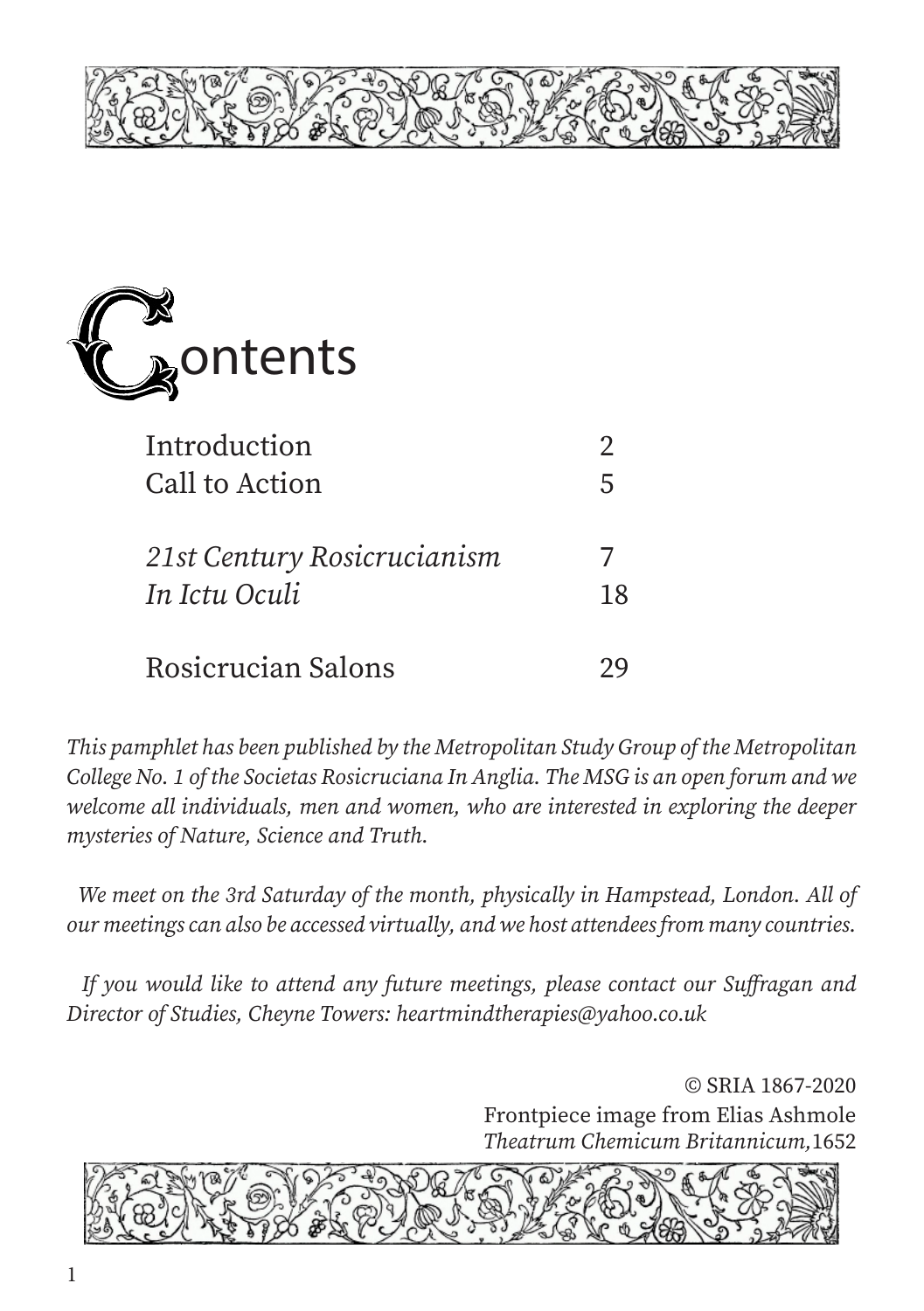





A hearty welcome from the *Metropolitan Study Group* and the new *Province of Greater London*, to all fratres of the SRIA, SRIS, SRIL, SRICF, international brethren and sorores of the Rose and Cross, Universal followers of Light, purveyors of Truth and seekers of spiritual Gold.

 We have found ourselves at an unusual junction in the story of Man. The mundane world for most of the population has ground to a virtual halt, giving us the rare opportunity to contemplate ourselves, the book of Nature, and the Heavens above us.

 The *Metropolitan Study Group* has been looking at ways to broaden our communications and relationships across the globe, and the idea to resurrect the concept of the Rosicrucian Manifestos, in this particular moment in history, seemed the perfect vehicle.

 Before we delve into the main body of the pamphlet, let us re-acquaint ourselves with the message of the original manifestos, and how we can manifest that message in our daily lives.

 In the early seventeenth century a new vision came into the world in Germany when a series of anonymous pamphlets were published.

 These works claimed to be written by a secret society of Enlightened mystics called the Fraternity of the Rosy Cross.

 This brotherhood of magical Christian alchemists stated that they had special knowledge that could bring about regeneration.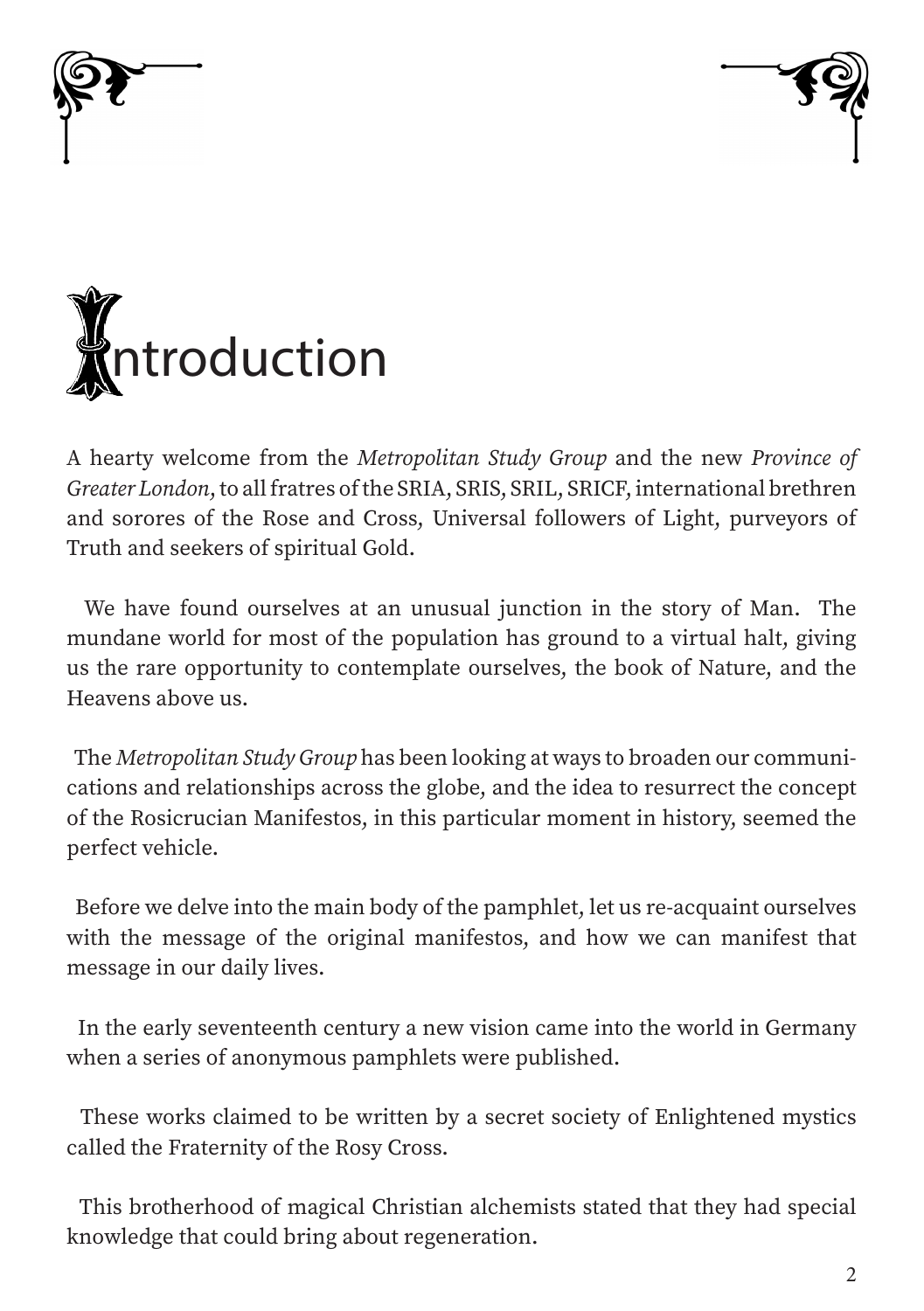Just as other alchemists transformed base metals into gold, the Rosicrucian brotherhood had powerful techniques that could lead the inner nature of man to reach its full potential. For them, inner transformation lead to outer change, and their goals were very ambitious.

 They were working in secret to reform European politics and religion. The first of the manifestos, the *Fama Fraternitatis Rosae Crucis*, told the tale of a figure called C.R. who, two hundred years earlier had learned of mystic arts from the Orient.

Having returned to Europe he formed a brotherhood to share his new knowledge.

 Soon afterwards a second manifesto, *Confessio Fraternitatis*, appeared which explained the purpose and intentions of the Brotherhood and invited others to join them in order to learn the methods of Enlightenment and evolution.

 In 1616, a third work came to print, *The Chymical Wedding of Christian Rosenkreutz*, which told an encoded dramatic allegorical tale of one man's journey in the Rosicrucian path.

 The Rosicrusian teaching called for a "universal reformation of mankind" and it was clear that the Brotherhood felt that the next step for the human race was to bring Spirituality and Science together as one, just as in an evolved soul the heart and mind function in unity.

 The Rose, a symbol of nature, formed in the shape of a circle was pinned to the man-made squared cross. Just as the Sun and Moon was to be joined in alchemy to make gold. So too in the harmony of opposites the Rosicrucian would allow the practitioner to return to the perfection that they once had in the Garden of Eden. As the practitioner mastered this process the outer world would start to transform in reflection, Heaven would start to manifest on earth.

 The directness of this message and the openness of the Rosicrucian manifestos created somewhat of a panic as people's inner fears and prejudices lead to some wildly varying interpretations of this goal.

 In truth, the message was one of peace, healing and harmony. The brothers of the order were healers with a focus on bringing goodness on all levels, at a time when actual Alchemists physical experimentation was already taking place and medicines were being produced.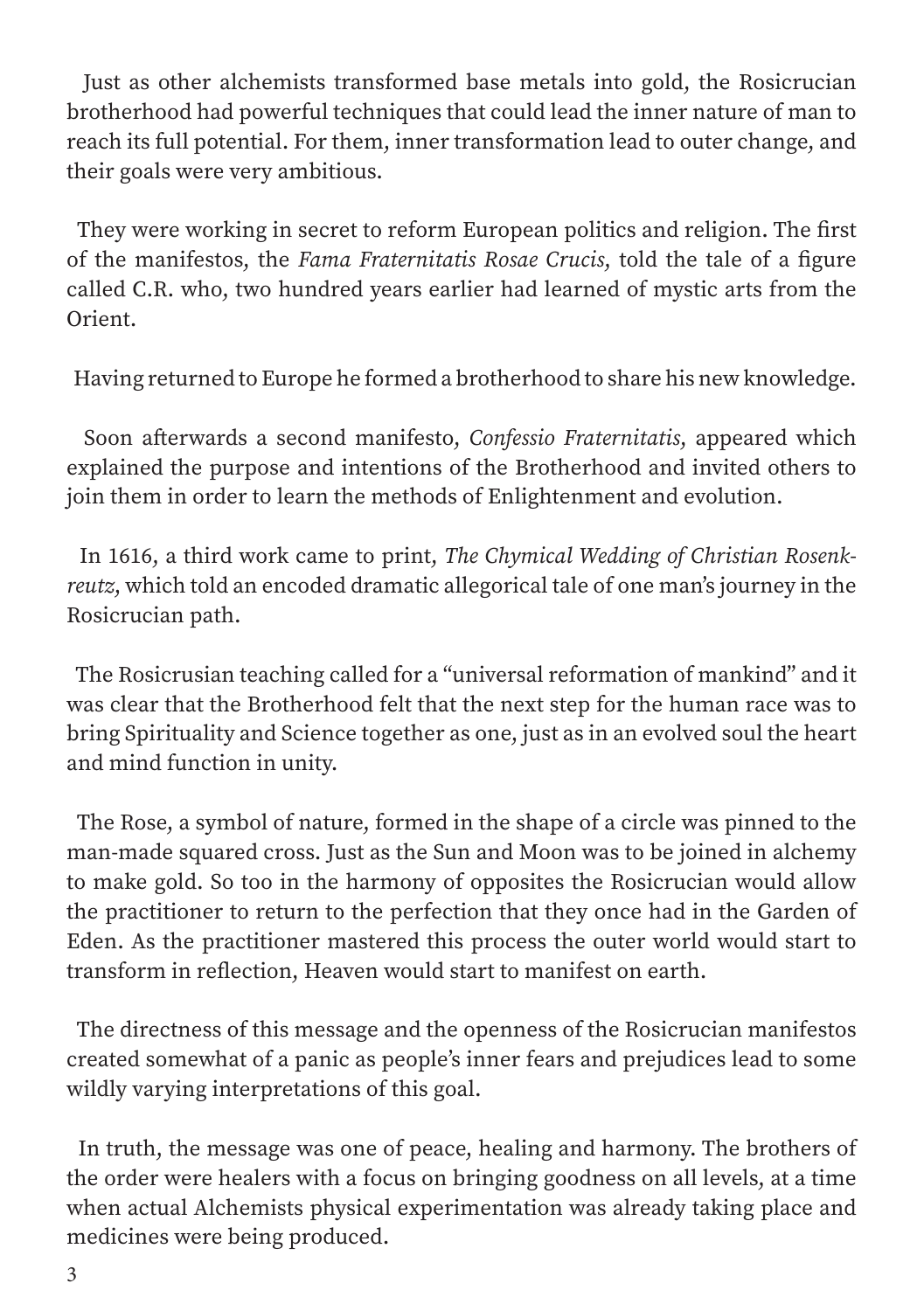The skilled practitioner believed that their own state of mind and spiritual condition was an integral part of the success of their experiments. They knew that Science and progress could not be separated from those who undertook it.

 *"No vacuum exists in Nature"* the Brothers of the Rosy Cross would say. This was their way of stating that they knew that all things were connected and viewing life another way would lead to confusion and imbalance.

 In a modern world when divided thinking and confused selfish intentions cause so much harm, disputing and hurting people, and destroying Nature to the degree that our very life on earth is at risk, the message of the Rosicrucians is more important than ever.

 The time has come however for the next step, to embody these teachings. May your words, thoughts, and actions, be your own living manifesto.

 We hope you enjoy this pamphlet, the first of many, and look forward to getting to know you better as we cross the threshold of this new chapter.

*If you have any questions, ideas or contributions, please feel free to contact us on:*

#### Frater Martin Faulks

Provincial Director of Communications, Province of Greater London martin@lewismasonic.co.uk

#### Frater Alexander Rofaila

Chief Adept, Province of Greater London alexrofaila@gmail.com



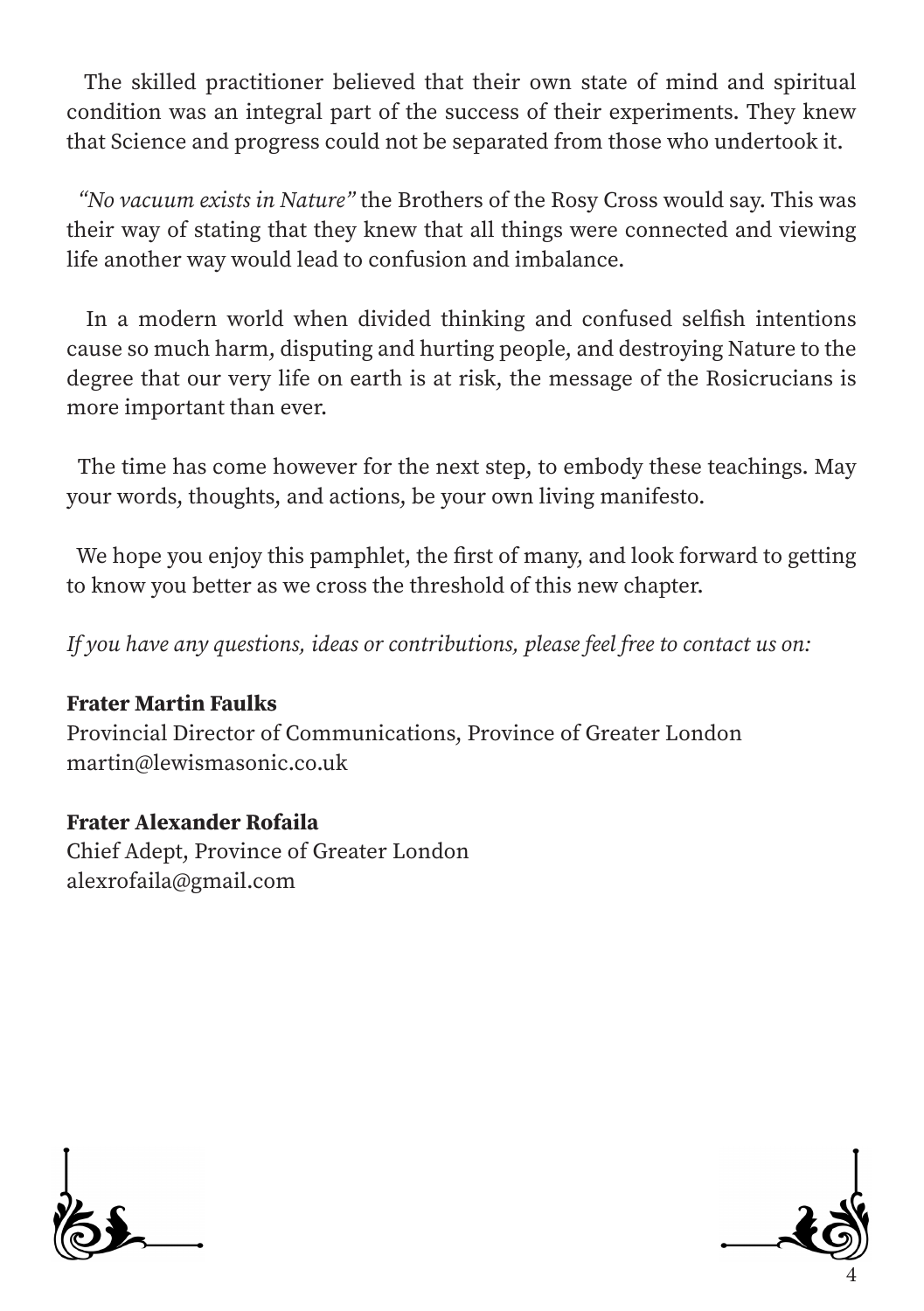





Dear Friends,

 We are reaching out to you all at this most crucial time in human history, in the Spirit of Love and Unity.

 We recognise the many groups of people around the world who are, in their own unique ways, working tirelessly to address the many problems caused by humanity's abuse of the Natural World.

 Some of these groups are working to protect natural habitats, others to end the suffering and abuse of the Animal Kingdom, many are involved in animal conservation, while others are focusing their energies toward the re-education of Humanity.

 We also recognise the many religious organisations, indigenous elders and spiritual Orders who work silently in the background, utilising the power of prayer and focused intention to radiate a positive transformational influence into the world from within their various sacred temples.

We reach out to you all now with the following message...

 Humanity has recently been hushed as never before in our history, and as a consequence of this, if we but listen, the Spirit of the Natural World is speaking to us all now, with great urgency.

She speaks to us all of this vital and profound Truth...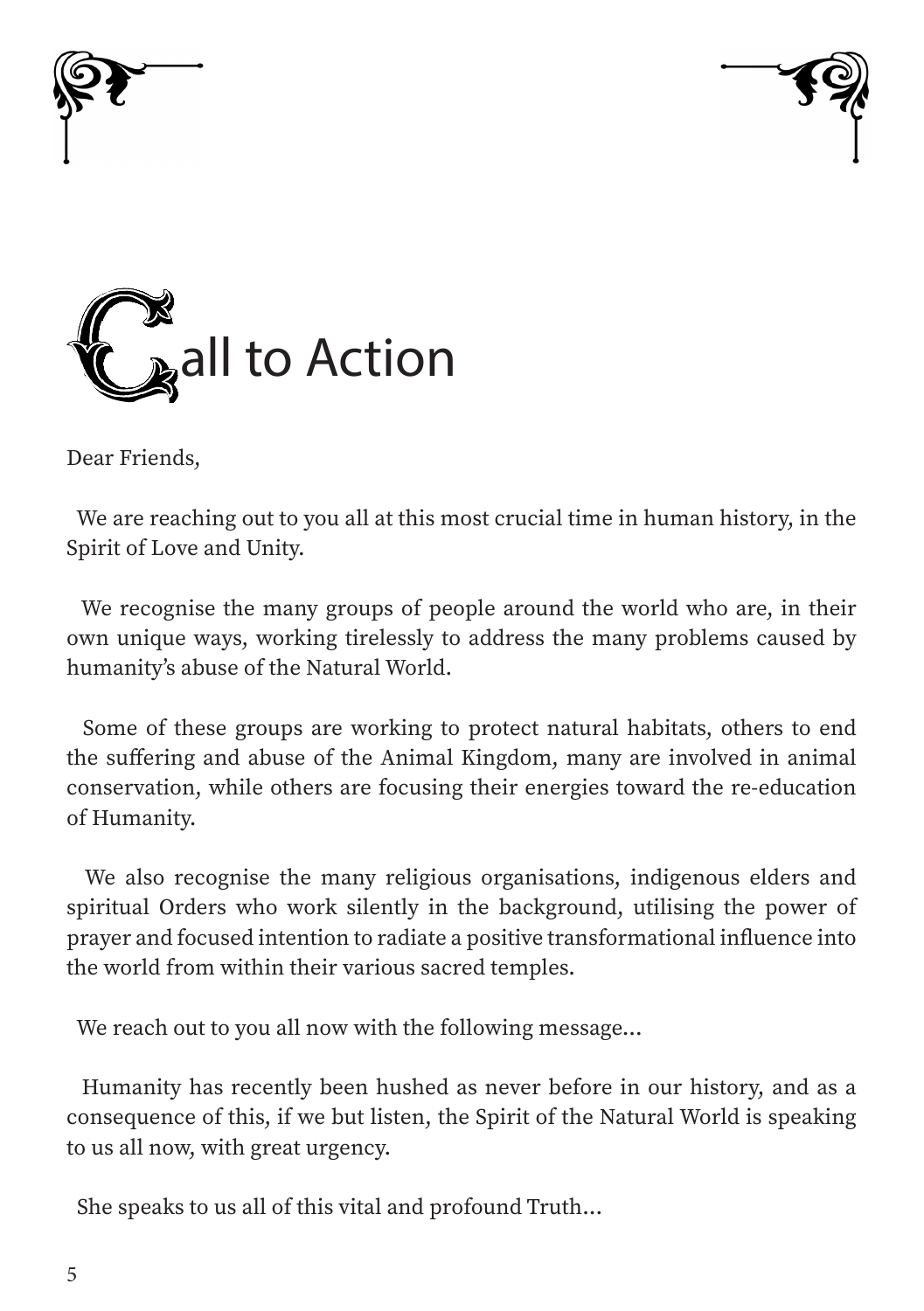All forms of Life on Earth are sacred.

#### Every living creature is a Spiritual Being, incarnate in its own unique form.

#### Humanity is NOT separate from the Natural World, it is but one part of a Greater Being.

# Humanity must consciously reconnect with and accept the Spiritual Sanctity of all Life, and in particular the Spirit of the Animal Kingdom.

#### THE TIME IS NOW.

This Midsummer Solstice on the  $21<sup>st</sup>$  of June 2020, a unique celestial event will take place. This event is a solar eclipse which will align precisely with the galactic equator, at the point where it crosses the ecliptic of the Zodiac. This Grand Alignment will reach its' peak at 7:40am British Summer Time.

 We warmly invite you all to mark this unique cosmological alignment, by joining together in collective prayer and meditation at precisely 7:40am BST, so that we may unite as One Spiritual Consciousness.

 Then, with humility and in service to Universal Love...let us create an unbroken Circle with the following focussed intent:

*"We open ourselves now...and reach out to reconnect with the Spirit of the Animal Kingdom...in humble recognition of the Sanctity of all Life."*

 Then my dear Sisters and Brothers, let us release this focussed intent with Love, sending it up and out from within our respective sacred Temples and into the world.

In Harmony and Peace, let us accomplish this together.

Frater Cheyne Towers Suffragan, Province of Greater London



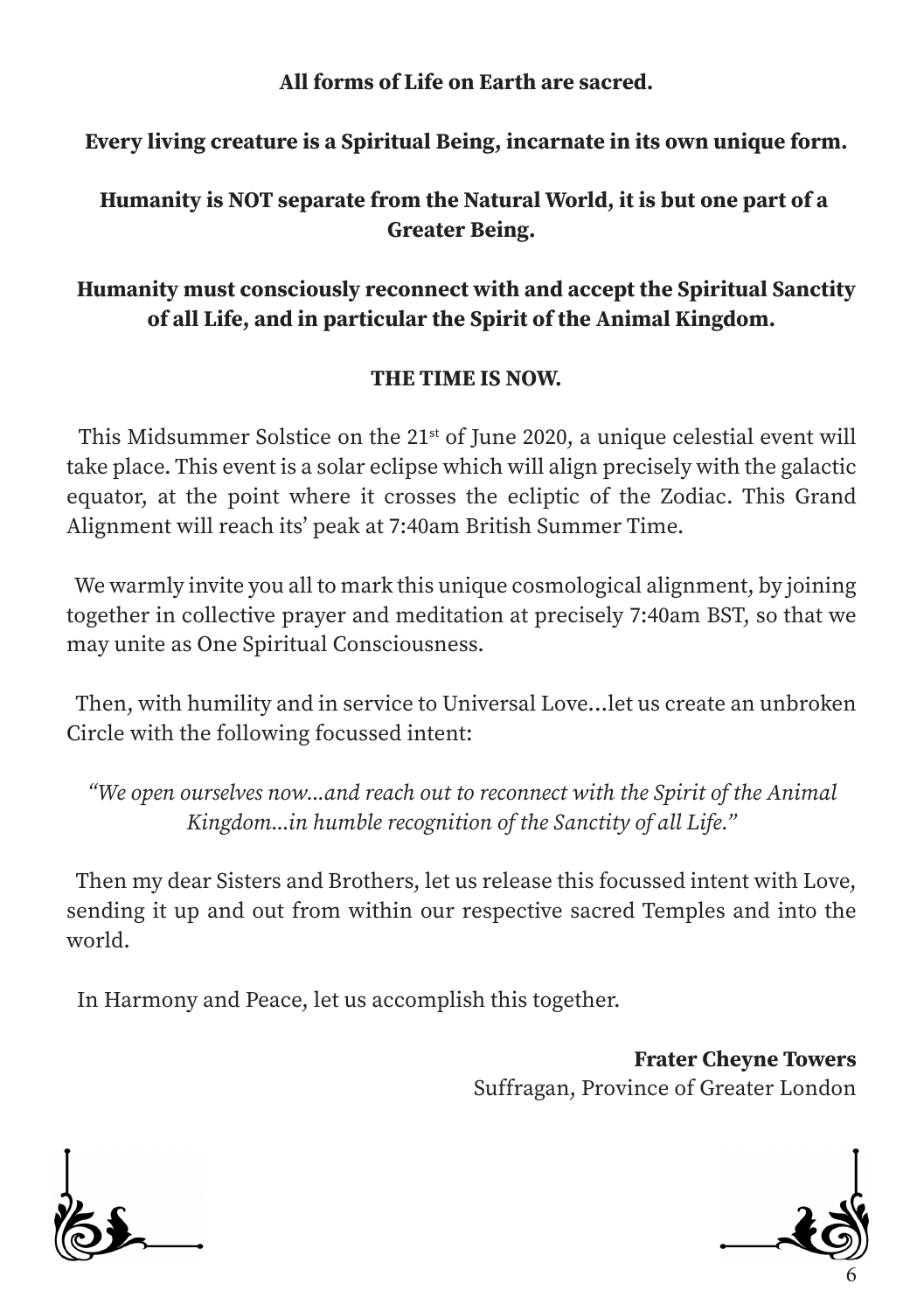





# 21<sup>st</sup> Century Rosicrucianism

*What does it mean to be a Rosicrucian in the year 2020?* We are now 400 years on from the publication of the pamphlets that birthed the Rosicrucianism movement and our activity in orders such as the SRIA and many others requires a reconsideration of the context in which Rosicrucianism now operates and its relevance to the world today. We need to consider the modern context for Rosicrucianism in light of its original purpose, while also providing guidance on how individuals can incorporate our teachings into their daily lives.

 Combining multiple strands of esoteric thinking with the politics of post-Reformation Europe and the complex relationship to the Papacy, Rosicrucianism burst into European consciousness and spread a message of Universal Christianity, based upon ancient traditions and personal revelations of God, that was revolutionary and radical. It brought alchemy and other occult sciences into the limelight, with a boom in literature following the release of the pamphlets that influenced the religious landscape of the West and provided a progressive vision for society at the time.

Rosicrucianism can be seen throughout the 18<sup>th</sup> century among the detailed development of ceremonial magick, alchemy and other hermetic sciences encapsulated by the likes of Pasqually, Saint Martin and Cagliostro and championing the Universal Christianity and missions of restoration found in the manifestos. It is a time in which Freemasonry is flourishing with a huge amount of creative output and new degrees, particularly in France and Germany; a time in which Jean-Baptiste Willermoz formulates the modern Rose-Croix degree, influenced heavily by German Rosicrucianism and the Rite of Strict Observance. Influence can also be found in the colonies of the Caribbean (Pasqually spent the last years of his life in what is now Haiti), on the backs of the esotericism of French Masonry that breaks through into North America at the end of the 18<sup>th</sup> century.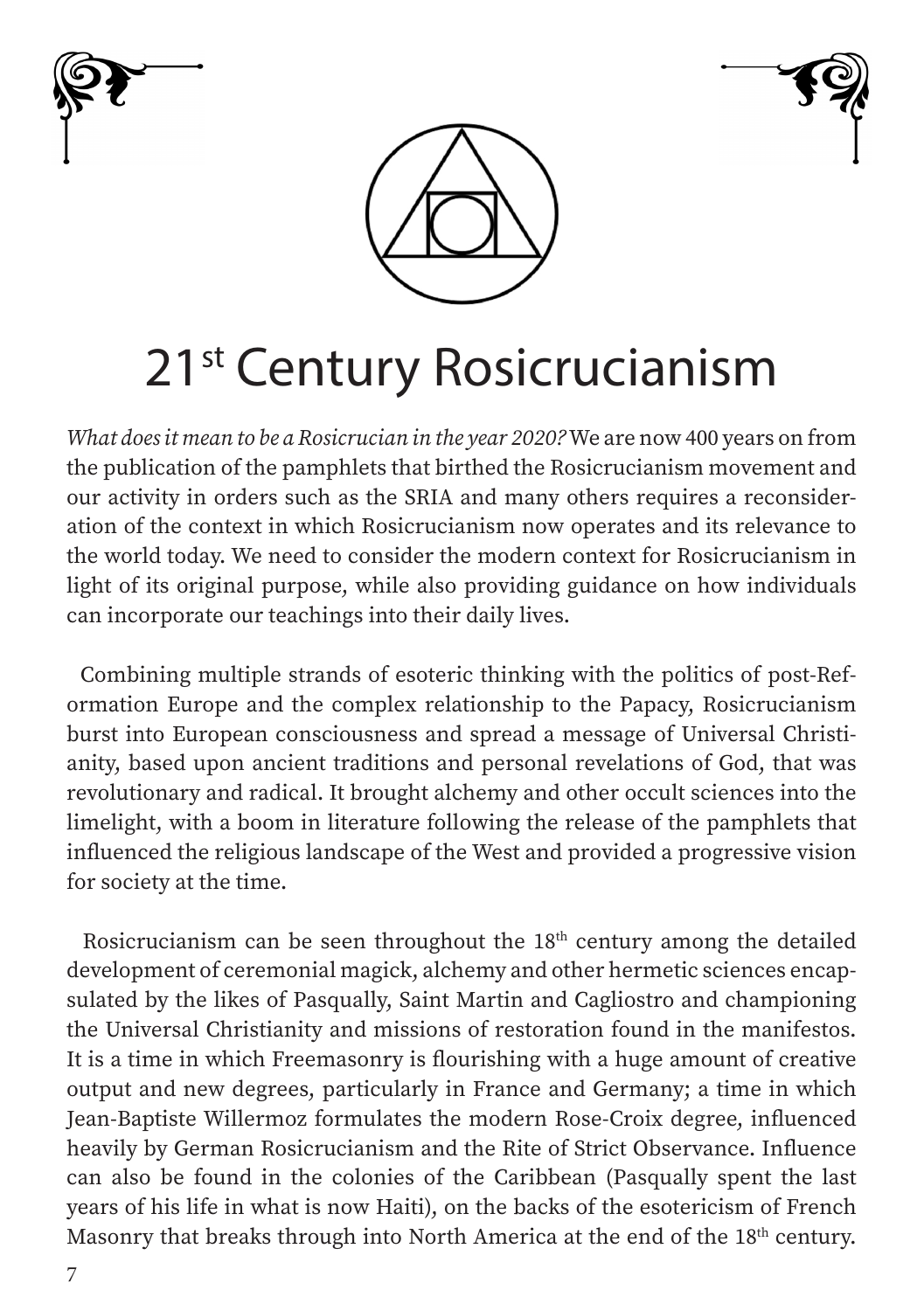Alongside this boom in esoteric and fraternal orders, however, it is also a time in which the science of chemistry is rapidly advancing and so the public perception of alchemy becomes degraded and increasingly mocked; though matched by a strengthening of the esoteric understanding of alchemical work and its position as a symbolic language of metaphysics and the human soul. Occult practice and mystical theology flourish, walking a path between the institutional Christian and scientific realms of mainstream society, and the influence of occultism during the time of the French Revolution creates a huge amount of activity in a wide variety of directions. Many of the offshoots that arise are heavily influenced by Rosicrucianism and its combination of Christianity with ancient and universal understandings of our relationship to the divine.

The 19<sup>th</sup> century saw much further progress in connecting Rosicrucianism with its ancient and medieval counterparts. Scholarly understanding of ancient society and their religious traditions developed, combined with a boom in comparative religion as an area of study and social science. It is here that we see the emergence of the SRIA and its counterparts, as well as the Hermetic Order of the Golden Dawn, the Rosicrucian Fraternity of Pascal Beverly Randolph, and other culturally significant public expressions such as the series of Salon de la Rose Croix hosted by Peladan. This culminates in the works of Papus, Guenon, Eliphas Levi, Blavatsky, A.E. Waite and plenty more that close the 19<sup>th</sup> century with new translations of texts into English, detailed histories and dissemination of textual evidence, and anecdotes of exotic practices and experiences (some fictional) that allowed for different strands of occult traditions to spread quickly and take on new forms.

This textual and organisational boom laid the groundwork for the  $20<sup>th</sup>$  century and brought Rosicrucianism once again into the public eye; with a fervour that matched the excitement of the original manifestos, but now fully accessible to any who wished to engage with the orders touting connection to this illustrious tradition. This had its clearest example in the Ancient Mystical Order Rosae Crucis (AMORC), which had its beginnings around 1915 and saw rapid growth, as well as Rudolf Steiner's Rosicrucian Fellowship, but also through the popularity of other less public and commercial esoteric orders such as the various offshoots of the Golden Dawn *–* most of which took on a Rosicrucian character, removing the pseudo-Egyptian influence *–* and the continued centrality of the Ancient & Accepted Rite's 18<sup>th</sup> Degree in the landscape of modern Freemasonry. The magickal revival and counterculture of the 1960s and 70s meant that Rosicrucianism became an ongoing fixture throughout the 20<sup>th</sup> century. Anybody who was interested in generalised forms of spirituality and the New Age movement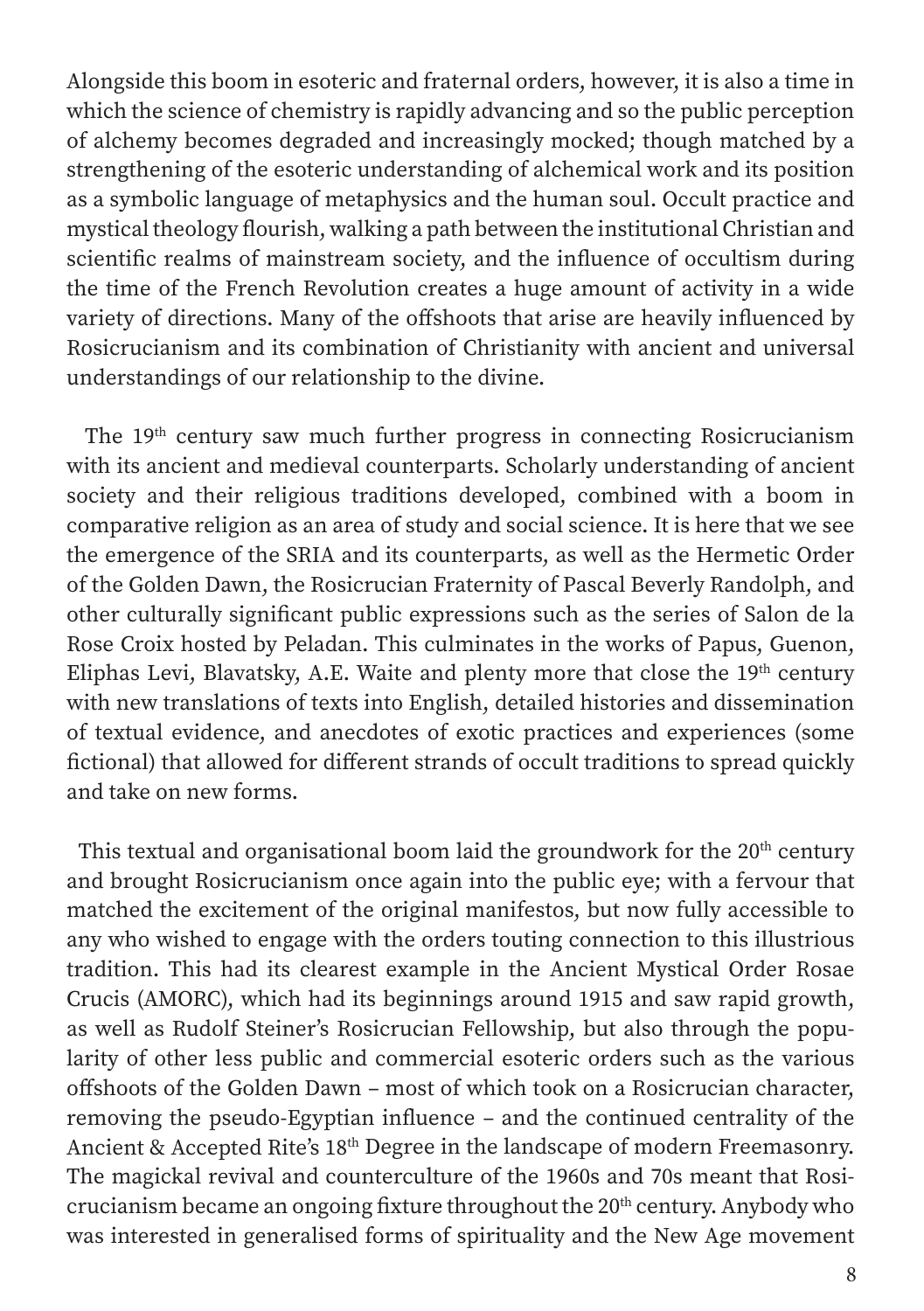would have come into contact with Rosicrucian symbolism and mysticism with its heavy influence on Western esotericism. The approach seen here was unashamedly on personal development and attainment; which met both a liberating need as a counterweight to stifling conservatism, but also encouraged some of the excesses of ego seen in the formation of the consumerist mindset and occult symbolism as a fashion statement. Thankfully, the end of the 20<sup>th</sup> century saw a return to the levels of publication of authentic texts and advanced treatises seen a century earlier; even though in the wider culture the true purpose of such thought had once again gone primarily underground, albeit available in specialist bookstores worldwide.

 I put forward this far too basic overview of Rosicrucian history to show two things: first, that Rosicrucianism has been part of the backbone of Western esotericism for almost half a millennium; and, secondly, that it has always had a central role in how this undercurrent of thinking and practice emerges periodically into public consciousness. Through periods of extension and retraction, dilution and concentration in almost equal measure, new directions and responses to transformative events in global consciousness have emerged out of the Rosicrucian tradition. It is not alone in doing this, of course, but we should see our tradition as part of the formative elements of Western society and how it creates and adapts to shifting contexts through radical and visionary thinking; even if it sometimes succumbs to the materialism and commercial drives that surround us in the modern world.

 In this way, the first 20 years of this century has seen a fall back of Rosicrucianism in public consciousness, but an extension of understanding its role in the psycho-spiritual development of the West and increased attention from academics and other scholars of esoteric history and thought. The huge boom of hyper-commercialised spirituality has devolved into watered-down aphorisms and New Age-lite mindfulness, alongside a weaponised form of evangelical Christianity; but a more serious return to detailed esoteric understandings has become increasingly accessible to those who seek it and is starting to take greater root. 21<sup>st</sup> century esotericism has overcome many of the more commercial pitfalls of the late-20th century, as well as the boom of internet orders claiming their own eminence amongst digital cult-like structures, and there is now a landscape of original thought and development in these areas that could be seen as a new revival in advanced magickal practice and mystical thinking.

 It's important to note at this stage that Rosicrucianism at its core has never really been about magickal practice (for the most part) and so the more mystical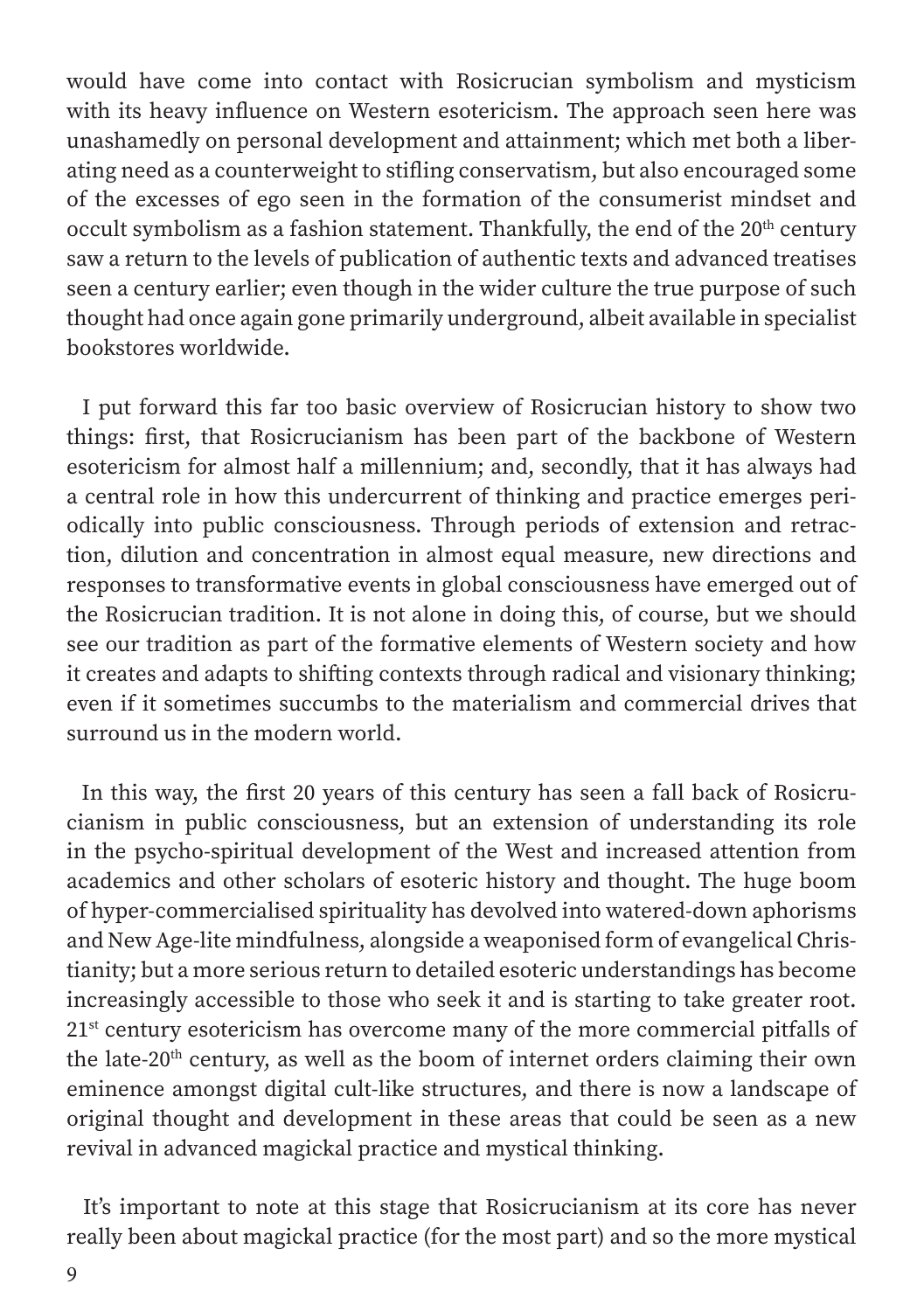Christian approach taken by the tradition has found itself better established in the 21st century in the more devoted corners of esoteric communities around the world. The centrality of INRI has been restored, aligned with a continued societal move away from institutional forms of Christianity towards deeper and more personal mystical understandings of the Christ Within.

 Although the limelight might not be on Rosicrucianism as much today as in the recent or distant past, it still reigns supreme in many ways; harking back to the importance of the manifestos in reviving esotericism throughout Europe and the straddling of Exoteric and Esoteric spheres that it has long been situated between. Even though the search to join an Invisible College of the Elect is no longer really in the public consciousness (replaced, perhaps, with a more direct neo-paganism and Gardnerian witchcraft) the various orders and groups that have inherited the Rosicrucian mantle seem to be entering a new phase of serious endeavour that upholds the legacy of the tradition and its influential nature.

 The retraction of the more commercial elements that had come to dominate 20th century Rosicrucianism has provided a great opportunity to redefine and reorient our traditions towards the pressing needs of the  $21<sup>st</sup>$  century that is already well underway. The purpose of Rosicrucianism today has therefore changed somewhat from what it was aiming to achieve in the past. However, there are still clear connections to the impetus behind the initial pamphlets and the esoteric movement they represented. When thinking about the role of Rosicrucianism in the  $21^{st}$  century, we must start by recognising that it isn't just about personal, individual transformation (although many of the practices that feed into it will achieve this with great effect) but it seeks a wider impact on the direction of society as a whole. Achieving this is incredibly difficult, but ultimately a more fulfilling destiny to pursue and one we should collectively strive to bring to fruition.

 So, if Rosicrucianism was trying to provide a context for Universal Christianity, rooted in the esoteric traditions of the past and free from oppressive power structures, what context do we find ourselves in today of equal importance and similar metaphysical distress?

 The context we find ourselves in today is one in which the entire basis of the human condition and its evolution is shifting into a new phase of existence and agency. We are now at a turning point in human evolution in which our technology and scientific endeavours will soon be able to direct the path of our future biological and intellectual forms. This covers everything from alterations to our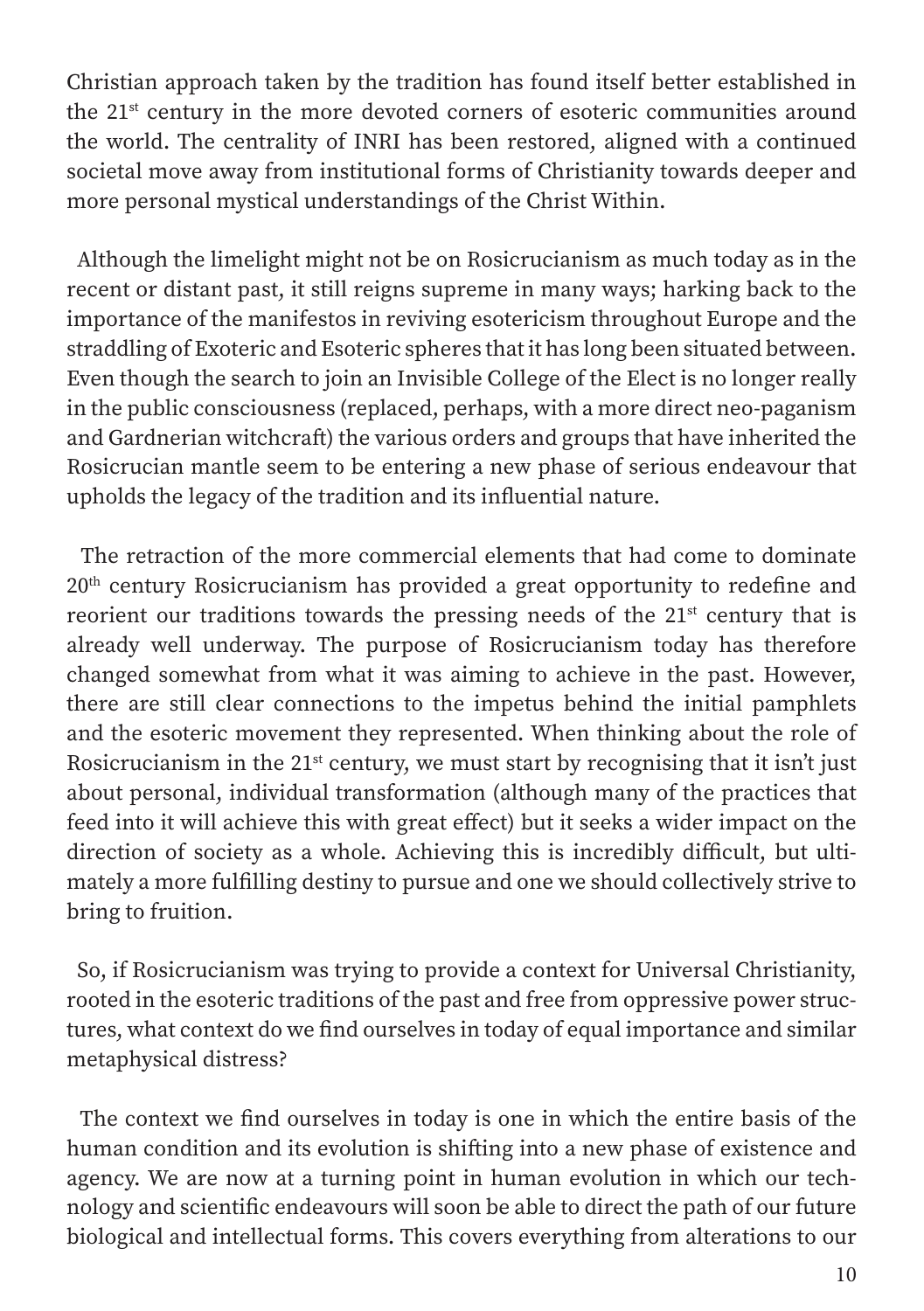genetics, extension of life-spans, adjustments to biochemistry and enhancements to our physical capabilities, through to neural implants that connect us to artificial intelligence and the library of human knowledge in a synthesis with technology previously only dreamed of. If it was Free Will that marked a test of faith in millennia past, we haven't seen anything yet! In many ways, we are approaching the heights of occult transformation and the promises of alchemy in its most physical manner: immortality, omniscience and the power to change shape and form.

 This turning point should not be underestimated or merely seen as steady progress towards an unknown future. Rather, it requires a mature and highly developed spiritual component in order to understand the metaphysical, philosophical and emotional gravity of what is occurring around us and what we are increasingly accepting will happen to and within ourselves. As has long been understood, but perhaps not quite in this way, our current physical forms are not the final and only kind of existence that we will inhabit. At this point in human history and evolution we can see the changes that are about to take place and the practical roadmap is starting to be laid out. However, we need to recognise that it is currently one that is primarily dictated by international power structures whether they be government or corporate - without much consultation, or even seemingly any forethought as to the likely endpoints.

 Rosicrucianism is particularly suited to addressing this, as it has done so many times in the past, and challenge the norms of potentially oppressive power structures; as it is primarily concerned with the meeting point between personal agency, collective responsibility and the role of the divine in all things. The connection to early scientific endeavour gives us a reason to consider and fully incorporate the scientific landscape of today and how we address our role in the cosmos. The balance between scientific and religious pursuits leads us to see that all human progress and so-called advancement has an impact on our metaphysical destiny, as the thought forms that emerge from our capacity to co-create reality have an increasing impact on the material world. Not just in how we forge and combine different elements outside of ourselves, but how we are now able to influence and even completely change the make-up and construction of our own physical, emotional and intellectual forms. This kind of responsibility has never been in the hands of humanity in such an immediate and powerful way; and it will rapidly change everything that is to come in the future.

 Rosicrucianism, with its emphasis on esoteric science, medicine and our journey through life and death, needs to speak directly into this context of 21<sup>st</sup>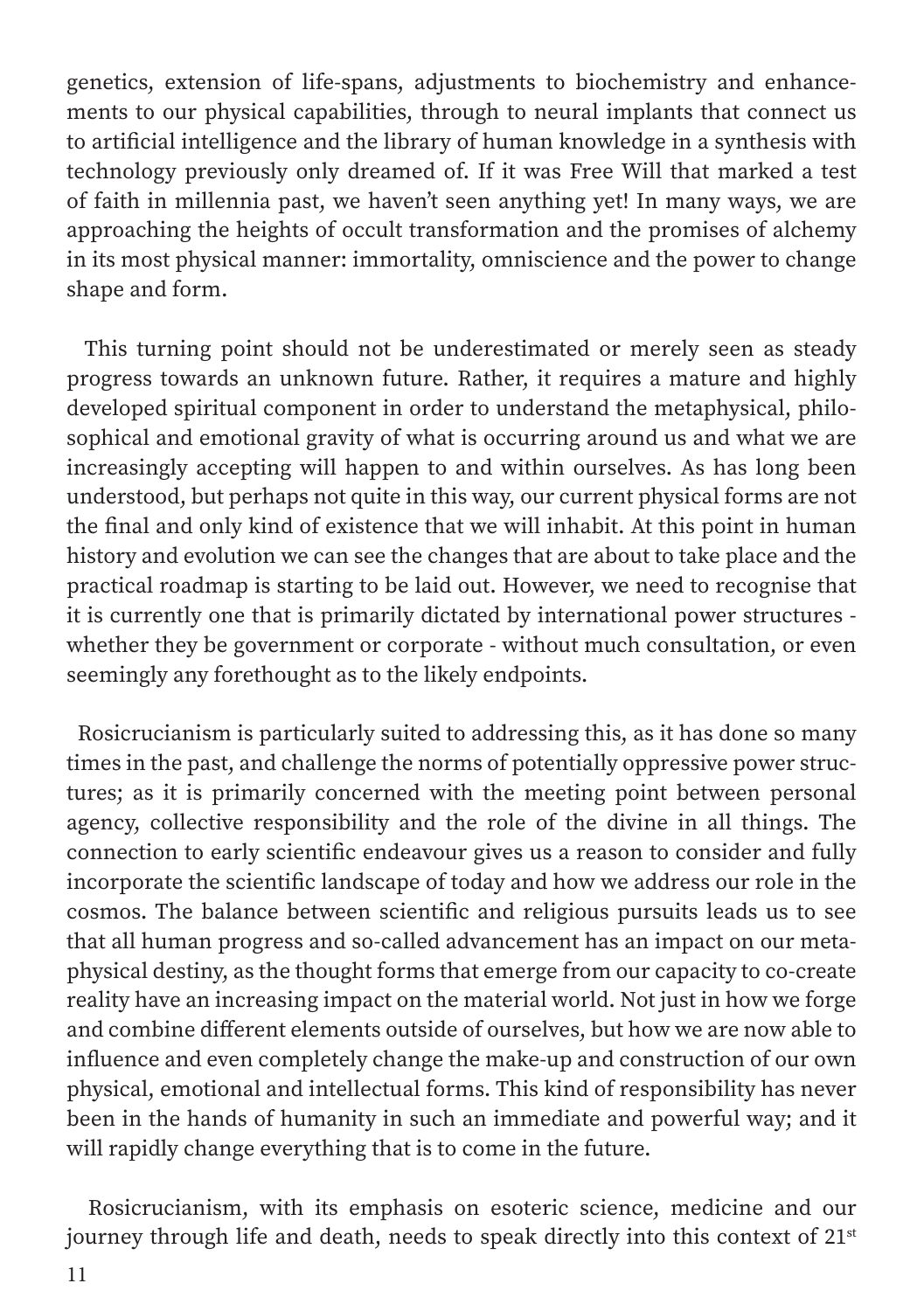century transhumanism. We should act assertively and brazenly, although often anonymously as before, to ensure that we undermine and counteract the more corrupting of vested interests. Uplifting the kinds of transformative streams of grace, compassion and beauty that only a conscious connection to the divine can truly manifest.

 The other, closely related, context that we find ourselves in revolves around the rapid growth of public communications and propaganda of all kinds. This has formed an all-encompassing influence on our perception of reality and how we construct personal and shared identity. I have discussed this in more detail in my paper *On the Transformation of Glamour* but, to put it briefly, we find ourselves in an era in which truth is almost entirely eroded in the public sphere *–* and even our personal lives *–* as we construct illusory identities and present them to one another aggressively as fact. Truth is an important yardstick by which to measure Rosicrucian success, connected closely to the notion of Light that we are guided by, and is part of the spiritual underpinnings of the source of our shared inspiration. Seeing ourselves, therefore, as champions and guardians of Truth in a digital, post-truth age is an important and necessary role for Rosicrucianism in the 21<sup>st</sup> century.

 This isn't without its dangers, as it is far too easy to mistake personal opinion and desire for Truth. So we need to hold ourselves up to scrutiny and develop a deeper understanding of how opinion is formed in order to find ways to assist humanity in seeing through the fog of advertising, propaganda and hierarchical influence that subverts our creative ability and agency on a daily basis.

 Becoming a champion of Truth certainly starts with the timeless advice to *'Know Thyself'* and so it can be seen that the Rosicrucian teachings train us to do exactly this. They provide guidance so that we might understand the philosophical, emotional and metaphysical influences that create the experience of consciousness we label 'I' and recognise that it is through this focal point of ego and material form that we can assist in spreading God's Will and Love to all those we come into contact with.

 Understanding and embodying this allows the Adept to then seek a more active role in the wider world, to help direct the course of influencing factors and act against those which seek (whether consciously or not) to undermine humanity and our relationship with God. The novice learns and the adept teaches; and this applies when considering the glamours that surround us as it does for any other aspect of the Rosicrucian path.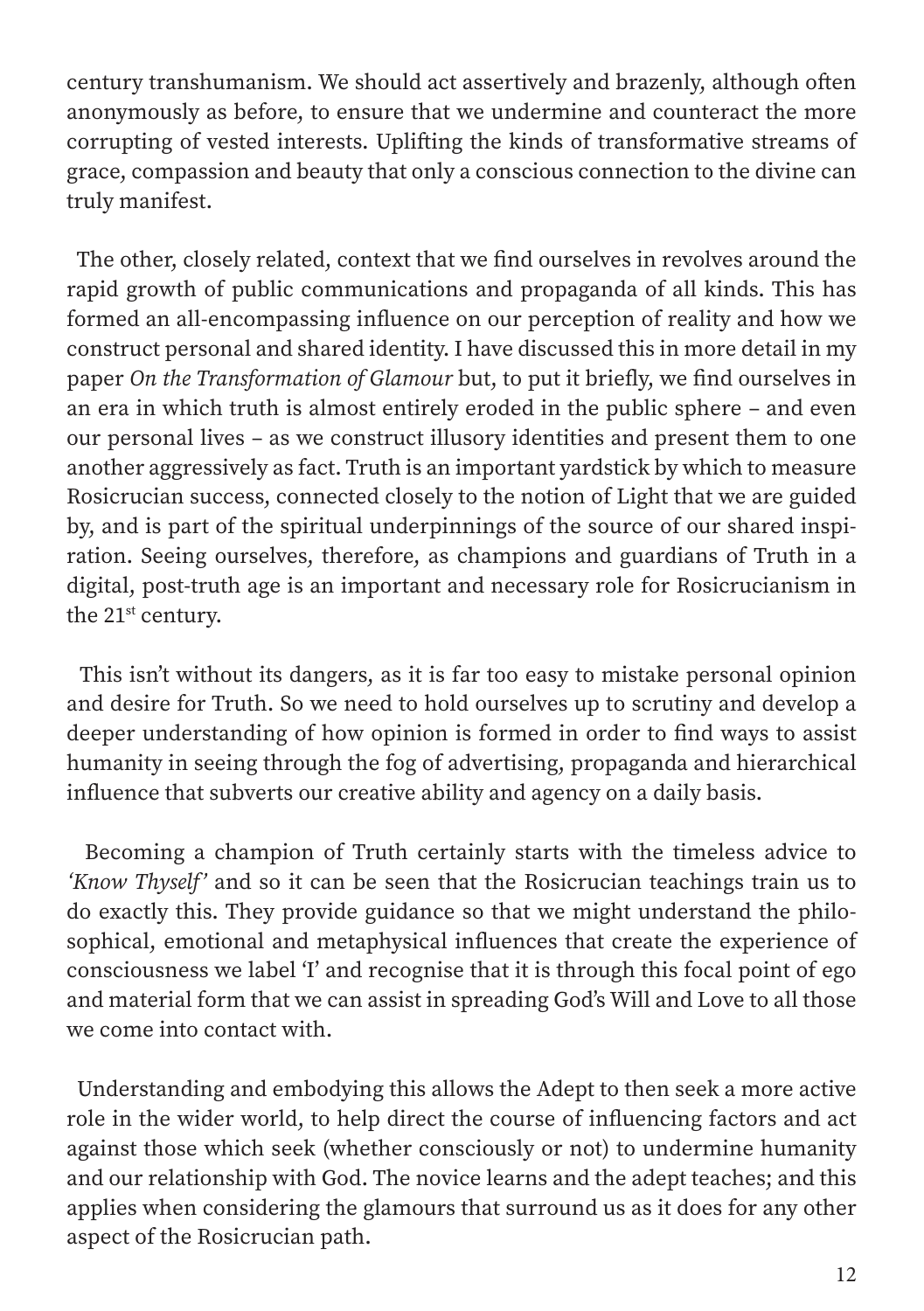In the context of the  $21^{st}$  century, this needs to incorporate a view of the global communications and influence networks that we are all participating in. Acting as agents of Light and consciously struggling against the corrupting darkness that threatens to distract us from the inspiring spark of the Christ Within. Endeavouring to do so fulfils the obligation to 'heal the sick, and that gratis'; as it is the dissolution and subversion of Truth, and therefore trust, peace and compassion, between us that is perhaps the greatest sickness we are facing today.

If this, then, is the context of  $21<sup>st</sup>$  century Rosicrucianism, at least in part, and the role we might have in the modern world; how do we actually go about doing it? What practical steps can be taken and how do we know when they are working? This is a deeply personal question, with many different answers, but I'm going to briefly consider a simple overarching concept to try and give some structure that can then be tailored to each individual's place and means.

 The most important thing to consider is that your identity as a Rosicrucian should be completely integrated into your life. This doesn't necessarily mean that you need to go shouting it from the rooftops (or putting it on your social media profiles). It does mean, however, that you shouldn't see the spiritual side of your life as a switch that can be turned off and on when most convenient to you. It is far too common to see people completely isolate this part of their life and identity from their family and professional career. In reality, it isn't possible to detach our spiritual, physical and emotional selves and so we need to be cautious of times in which we seem to be attempting to do this.

 What we are doing when we compartmentalise our spiritual practice (or perception of ourselves as spiritual beings) into something that only occurs during specific rituals, ceremonies or special meetings is that we are accepting the illusion that our material selves take priority over the spiritual component of our being. That the routine of our daily life can only spare brief moments of spiritual nourishment. When it comes to those closest to us and our family, it can also have the effect of drawing us further away from some of the primary sources of love and compassion in our lives. Rather than embracing these connections as pure and sacred expressions of the divine, we might see them as burdensome or frustrating; even to the point of using our involvement with Rosicrucianism or other forms of religious and spiritual activity as a form of escapism that is deeply detrimental to both ourselves and those closest to us.

 The ultimate goal of the Rosicrucian is not just to be reminded that we are eternal, metaphysical beings from time to time. It is to live and experience our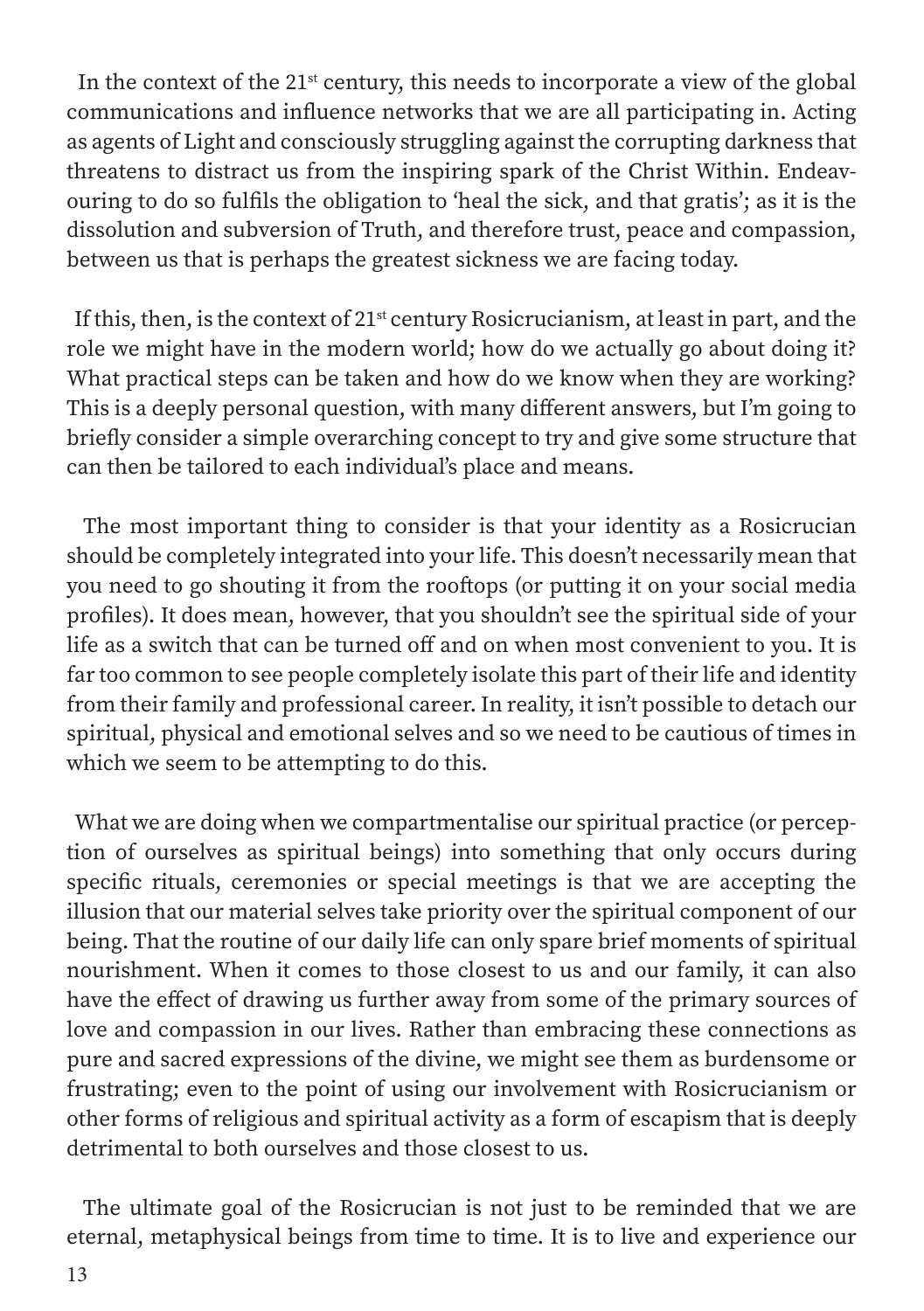role as divine agents as an all-encompassing vocation that informs and guides everything that we do.

 Rosicrucianism is not something that exists apart from the rest of our identity and path through life; it is the path through life and must therefore act as a foundation for everything else, even though it might be one that acts subtly and quietly rather than overtly and evangelically. Genuine evangelism comes through the works conducted in God's name that transform and overcome, not through words that seek to convince or comfort. When one acts with the authenticity and dedication that true Rosicrucian vocation brings, others are impacted by this kindness and outpouring of love; they feel the guidance of the divine hand and themselves turn towards the source of Light that we are embodying in that specific moment. Healing the world, free of charge and without fanfare, is our sacred mission. Through outward acts of compassion that actively aim to engage the world without any expected result or return other than the purpose of healing itself, we act as unknown agents of Christ in conducting the transformative work of God.

 In order to solidify this kind of vocation in one's life, I would suggest a cycle of progress that can help reconcile our modern lifestyles with the Rosicrucian path. This cycle has many different kinds of output and manifestation, but can be understood conceptually as the journey from *Personal Practice*; to *Social Engagement*; to *Spiritual Retreat* and then returning to conduct the cycle once again.

 *Personal Practice* is the conscious effort to embody the ever-present task of exploring the makeup of our being and how it relates to the world around us. By doing so, we find time to remove ourselves from the desires and motivations of daily life; conducting ourselves in a way that connects with God and reunites our physical agency with the eternal Christ Within. This takes many forms, but all share the purpose of opening ourselves to the divine; of hearing the still voice within and heeding its call.

 It is also important for us to better understand those aspects of ourselves that require attention in order to be useful to a life in service to God. Self-discipline; humility; consistency; spiritual knowledge; concentration; all of these are enhanced by the methods of prayer, mystical and/or magickal practice that we engage in. They should also be developed in harmony with the inner circle of our own lives; our family, close friends and other loved ones whom we rely on for support and who, in turn, we must uplift in becoming the best versions of themselves. This does not mean that we can't conduct ourselves privately, but we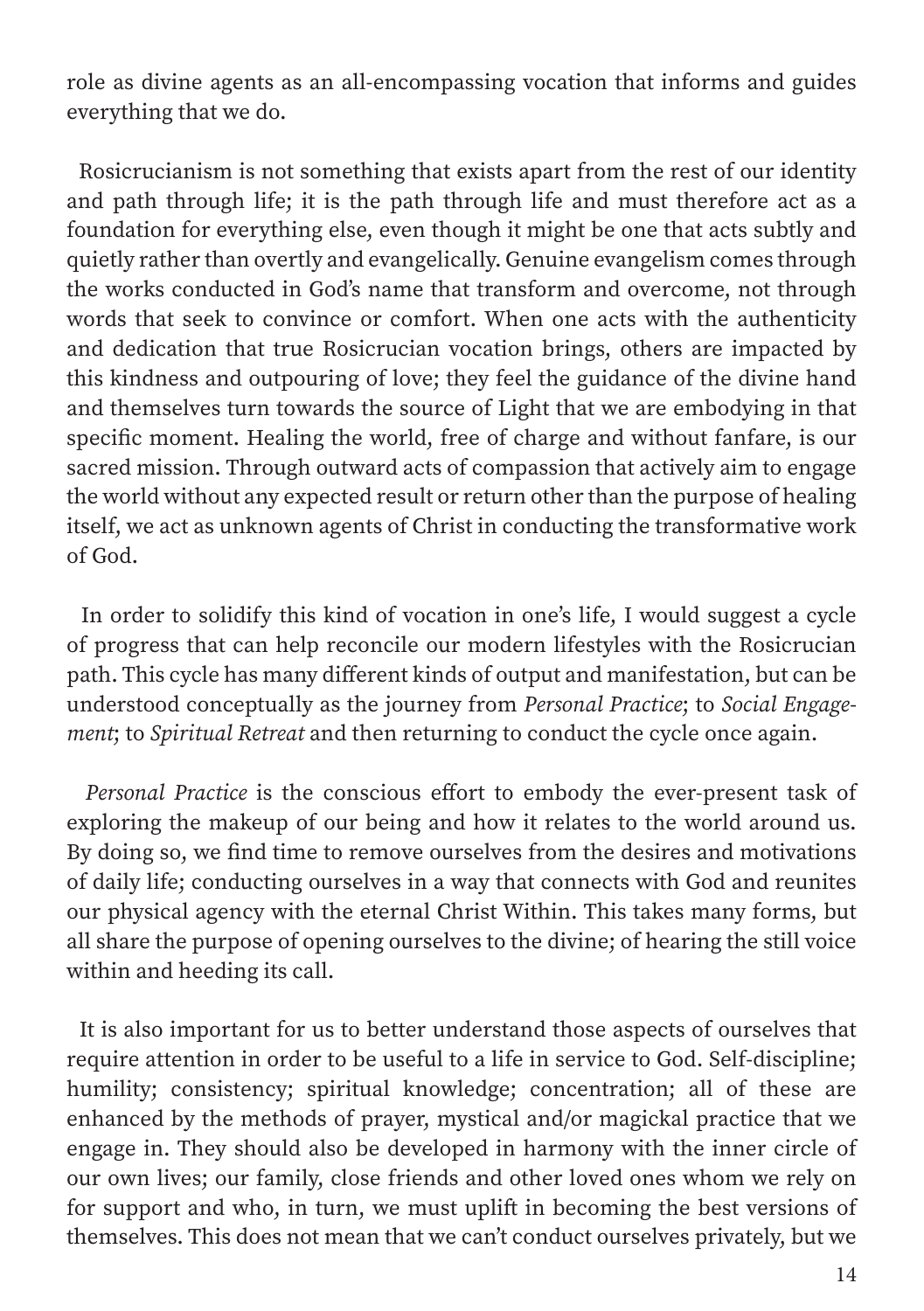must always be aware of the impact that the journey we are taking is having on those closest to us; because in the end, their path and ours are intertwined.

 It is from this wellspring of Personal Practice that we emerge into the second part of the cycle: *Social Engagement*. Here we learn that our own relationship to God is but one of an infinite number of expressions and channels, each one unique and important even though it is but a speck of sand in eternity. Our inward-looking practice and prayer now has an outward purpose; the development we have undertaken begins to help restore the fractures of a material world in need of repair. Importantly, it is also through social engagement that we learn to temper the arrogant excesses and delusions of religious life; which has a tendency to deceive as much as it does to lead people to the voice of Truth. By acting in service to humanity, we present ourselves with humility and seek to heal our own wounds alongside those we are working with. We place ourselves in a position to see things from the perspective of others, stripped of our own tightly controlled notion of identity. When our social engagement as Rosicrucians is conducted successfully, we learn that the prophetic voice and hand of Providence that emerges from us is not our own. Rather it is a small outlet of the eternal stream that has found expression throughout all of human history, inspired by the Light of the Most High and directed by the Spirit of Truth towards the regeneration and salvation of all.

 If the Social Engagement that follows Personal Practice is the act of breathing out and sharing in God's providence with others, then it is the act of *Spiritual Retreat* that provides the breath in and allows our inner spark to become inflamed with inspiration and visionary clarity. Social engagement has a deeply meaningful effect and is the true purpose of Rosicrucian endeavour; but just as it provides balance to the internal world of our own practice, it can also lead to becoming subsumed in the boundaries of society that often serve to restrict progress and stifle momentum in favour of that which is familiar and comfortable. Spiritual Retreat, which can take many forms from a single weekend through to months or even years, from silent monastic life to a simple hike through the woods, removes ourselves from the burdens and boundaries placed on us by modern life.

 Personal Practice exists by necessity alongside our worldly obligations of family, work and community; but Spiritual Retreat strips all of this away and allows us to truly see what lies beneath the routine and patterns of day-to-day existence. It is here where the heights of religious and transcendental experience can be attained; whether experienced as soft light in a still valley, or as lightning strikes on Olympian mountaintops. It provides us with the radical shifts of perception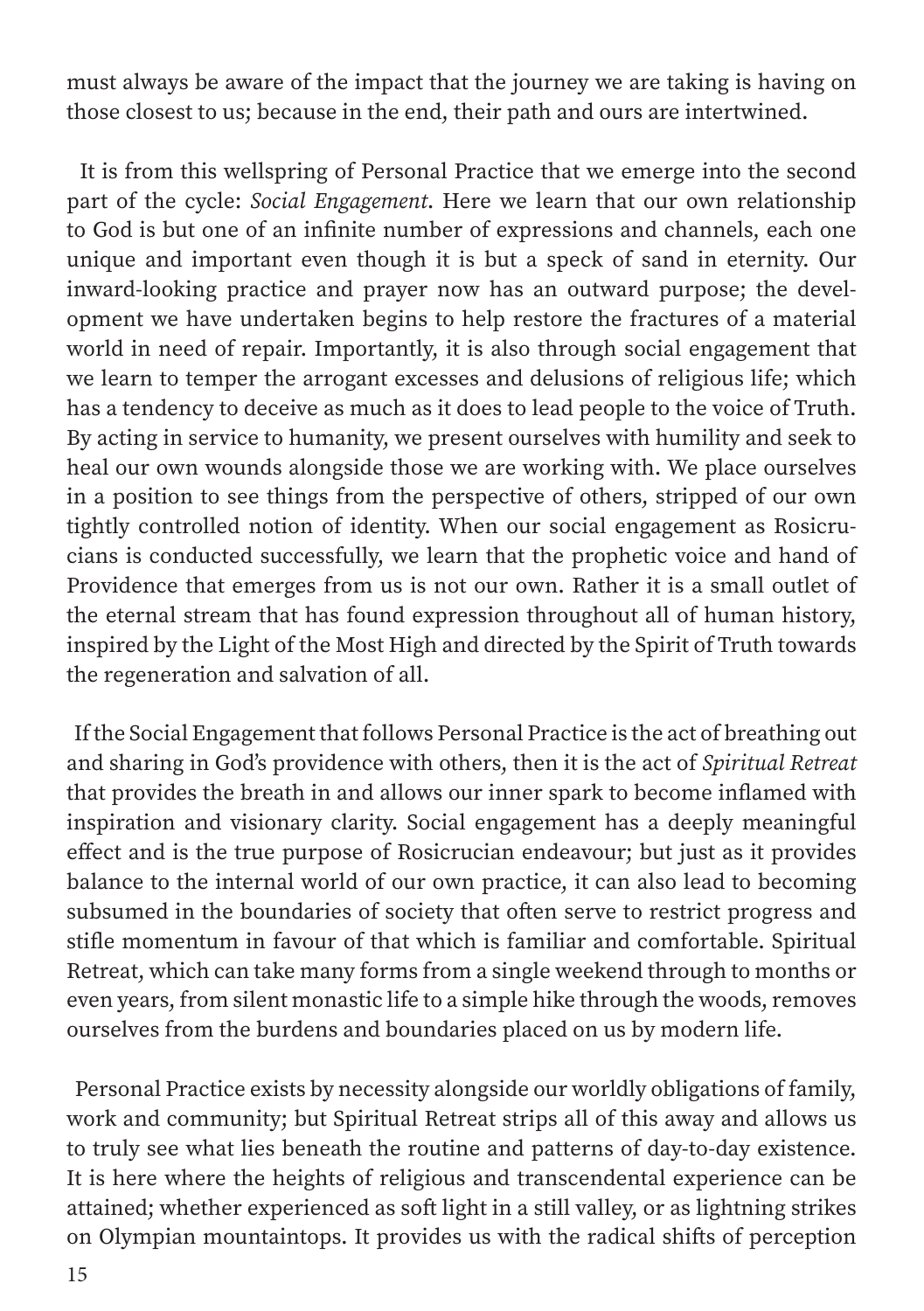and understanding that allow for the prophetic voice to emerge authentically and with enough magnetism to have an impact on the world. All while reinvigorating the philosophical and religious practice as a serious component that nourishes and directs our lives.

 The breathing in and breathing out that this cycle of Rosicrucian progress brings *–* from private internal, to engaged social, to divine-focused *–* is analogous to the cosmological formulation of the tetragrammaton. Our participation in the Breath of Life then echoes the incarnation of Jesus Christ and the formation of the pentagrammaton (adding the Shin to YHShVH) through its manifestation in the material agency of intellect, emotion and will. In this cycle of inward/outward, personal/social, passive/active, we mirror the nature of God as both infinite and finite, transcendent and individual.

 When repeated throughout one's life this cycle ensures that we can maintain balance between the esoteric and exoteric pillars and their personal and communal manifestations. It continuously reminds us of humility while also requiring the discipline and confidence necessary for real progress. It integrates our physical, mental, emotional and spiritual aspects into one cohesive identity; focused on participating in the Will of God and allowing Providence to work through the agency of a well- trained and Truth-speaking ego. God's Love and Light finds its magnificent expression in, of and through us, following the redemption of humanity with its divine creator through the incarnation and resurrection of Christ Within.

21<sup>st</sup> Century Rosicrucianism is not merely a personal pursuit that helps us overcome our own desires and insecurities; nor is it just a path of spiritual transformation for the individual to have an ecstatic experience of divine realms. Rosicrucianism has always been deeply connected with the spiritual destiny of Western society as a whole; particularly in those times where values of freedom, liberty, personal agency and social compassion are threatened. By taking these three categories (*Personal Practice*; *Social Engagement*; *Spiritual Retreat*) and ensuring that we fulfil them in our own lives, through whatever forms are available and resonate with us most strongly, we are continuing the Rosicrucian legacy.

 Success means that we recognise that it is not just an exercise in historical re-enactment that we are partaking in; but one of meaningful societal re-construction and prophetic re- creation that is required for humanity to continue on a path towards that which is eternally good.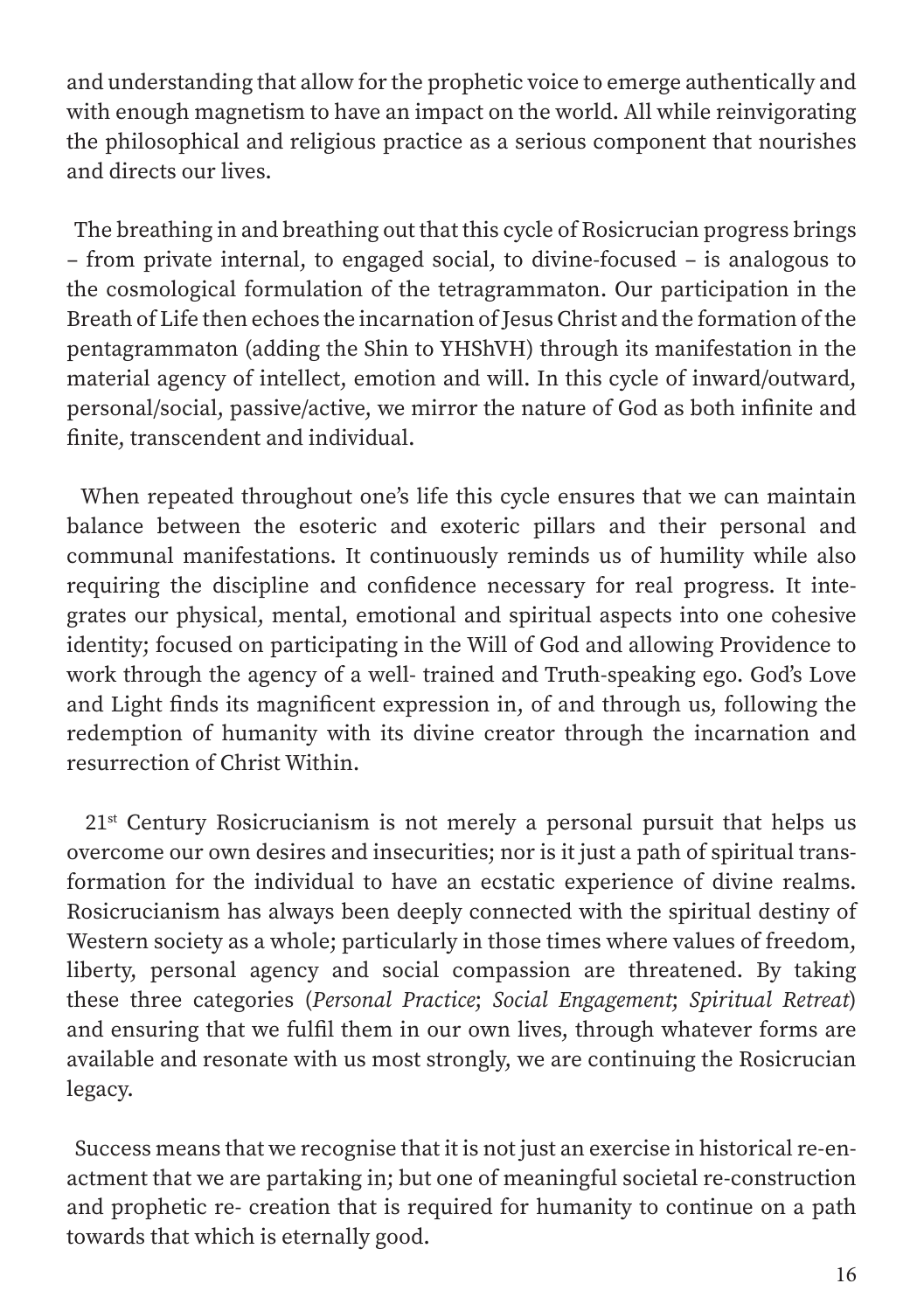In our modern lives, the context of mass global communications and an ever more enmeshed planetary destiny means that we have a duty to destroy the illusions of corruption that surround us and speak out against them through whatever means we have available. This should always be done with the respect that comes from recognising that all people are born into dignity and co-create the world with the divine; but acknowledging that not all pursuits, desires or motivations should be seen as acceptable to a world that seeks to uphold the tenets of Life, Love, and Light. In order to act as healers of the collective illnesses of the modern human condition, we must conduct ourselves as guardians of Truth. We must truly understand our own selves and motivations, accepting our weaknesses with the discipline to overcome them rather than a guilt that burdens us down to inaction; but we cannot become obsessed with self-exploration to the extent that we forget to engage with the world around us and have an impact on the form it will take in the future.

 We are living through a turning point in human evolution and social development that requires all those who are attuned to the hidden mysteries of nature, science and divine Providence to take responsibility for the collective destiny of humanity. Rosicrucianism in the 21<sup>st</sup> century, as it has done in centuries past, must play an active role in influencing the thought forms, practical applications and lived experiences that will create the boundaries of human existence for future generations.

 By conducting ourselves with a seriousness that is open and compassionate, we accept the obligation of such an important and challenging task. We can then walk through the door to our collective future and confidently begin the next act of our cosmic destiny. Restoring that which was lost and emerging triumphant into a new phase of heavenly existence.

#### Frater Robert Gordon



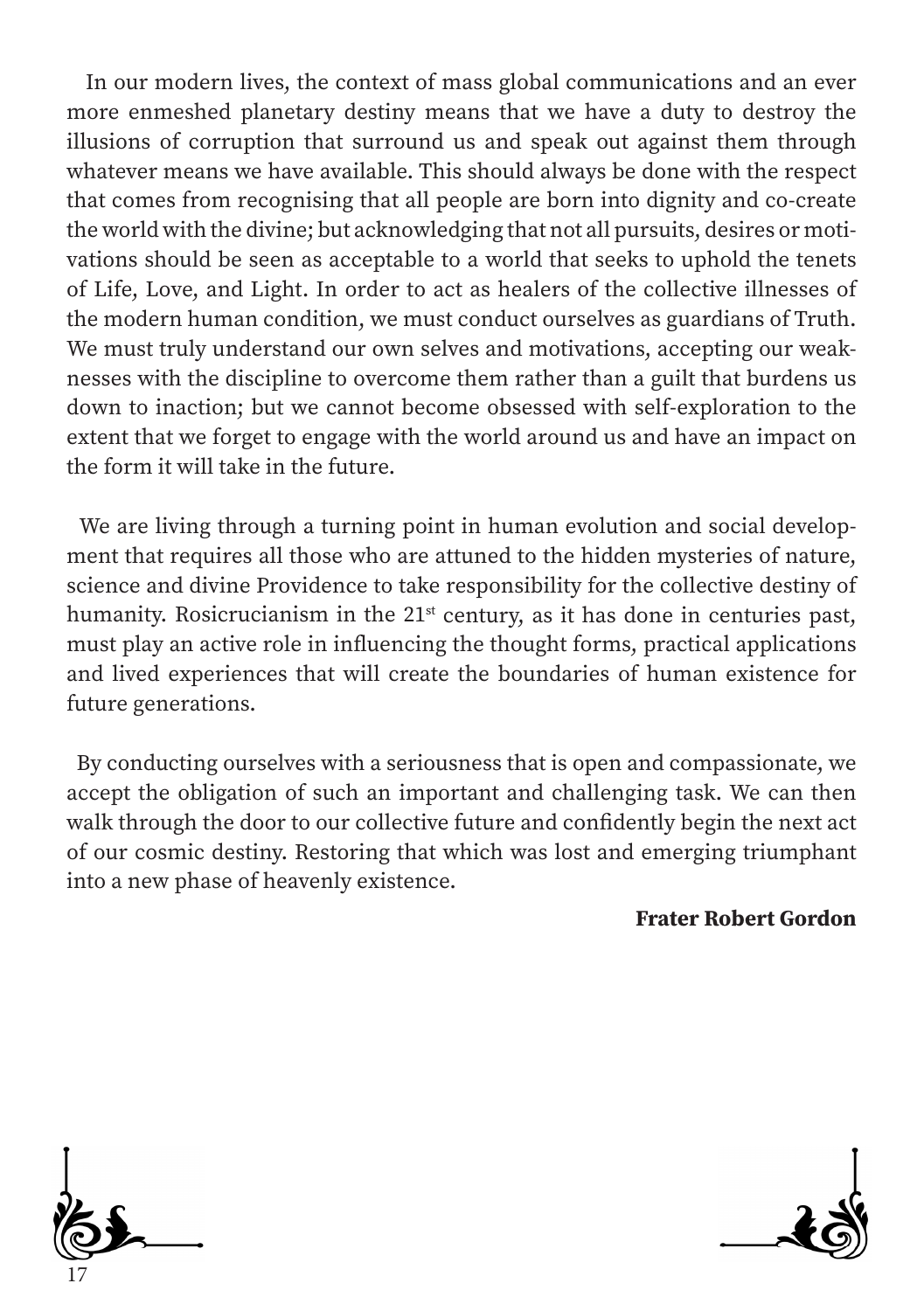





# In Ictu Oculi *In the Blink of an Eye*

*In Ictu Oculi* was painted by Juan de Valdes Leal in 1670 and is one of a pair that hang in the Hospital de la Caridad, Seville. The other is entitled *Finis Gloria Mundi*.

*I am with you always, to the close of the age.*

Matthew 28 xx

*Everything is relevant for the determination of the moment, not only the position of the planets and the stars, but every observable event in nature.*

Al-Khemi, Andre VandenBroeck

*Hail o cross, the only hope.*

The Mystery of the Cathedrals, Fulcanelli

 This is my second paper entitled 'In Ictu Oculi'. The first was delivered to the Metropolitan College Study Group of the SRIA on the 18th April 2020 and concerned my experience after becoming aware of the solar eclipse that will take place on the 21st June 2020.

 The subject of this paper is my understanding of that experience. Both papers can be read independently of one another.

#### Beginnings

When did we begin our journey, a journey that has brought me to this Society, others to similar societies, or indeed associations of men and women who share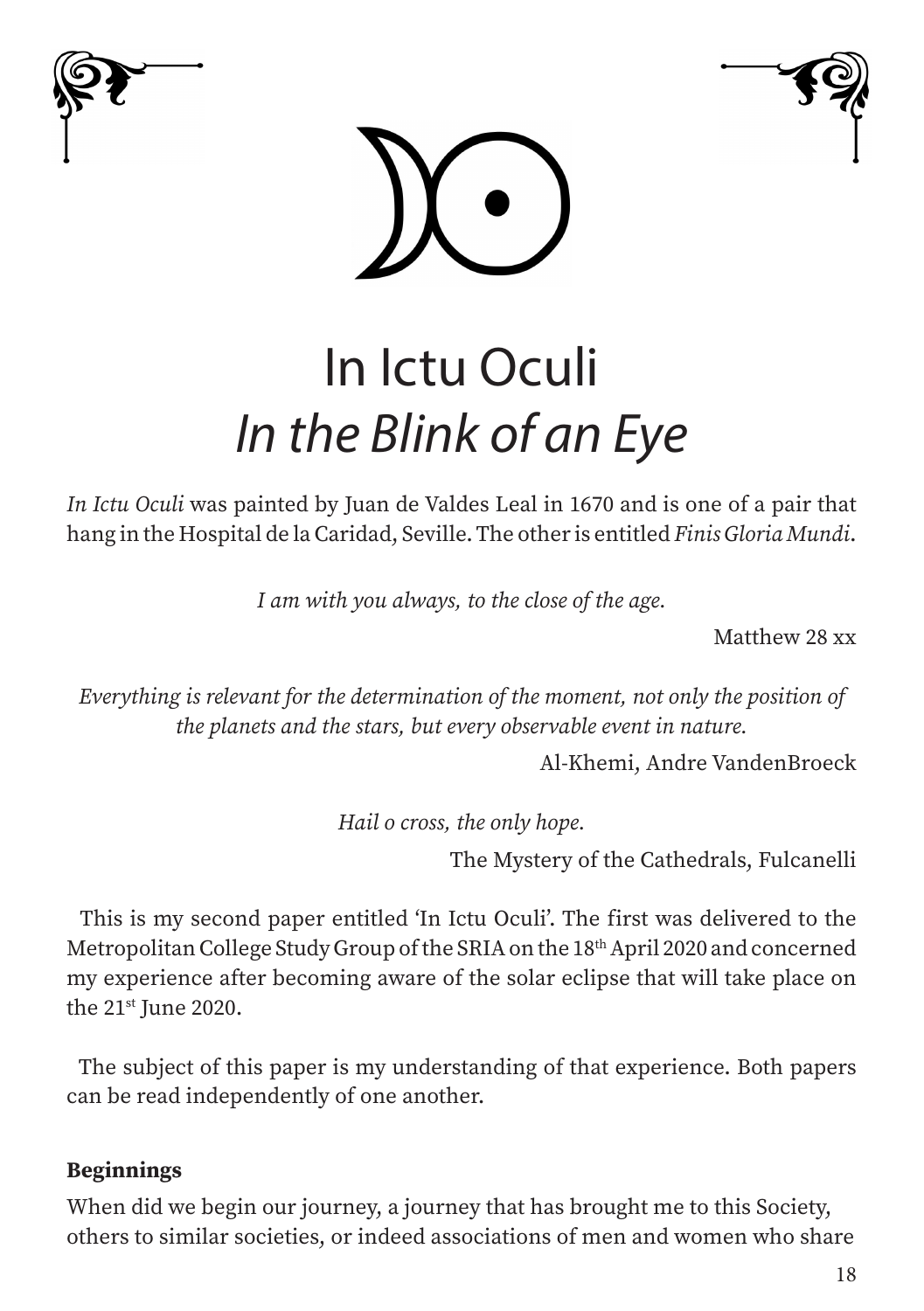the same goal? Perhaps it was when we first sensed that the world we see is not the world that is. An unknowable Unity – the 'Divine', 'God' – was calling us.

*Blessed are those who have not seen but have believed.*

John 20 xxix

 Men and women have sought to know *that which is*, since remotest antiquity and in each great civilisation the same gesture has been repeated. That is to wholly abstract the world we see by number, word, architecture, art, and music, for example, the tetractys, book, cathedral, ikon, and plainchant.

 When what is sensed is wholly abstracted it becomes a living metaphor whose language and meaning exactly corresponds to every part of the human body. We can then begin to see with our heart, gradually at first, *that which is*, the divine functional cause of the effects that we sense.

 The eclipse that I will discuss, together with my experience of its meaning, are both *effects* and are *exoteric*. They share the same *cause* which is *esoteric* and that is the true subject of this paper.

# Beginning

For me, the beginning of the path that I have followed is marked by many dates, one of which is the 11th May 1984 when I began a journal of my dreams, practises, and observations. One of my earliest entries was of an extraordinarily numinous dream which culminated in the disclosure of a name and number: *Lincoln 1811*.

 Later in that year I experienced a second dream of elaborate symbolism and power. While writing that dream up in my journal, I noticed a startling synchronicity – that the second dream had occurred on the night of the  $18<sup>th</sup>$ November 1984: *18/11/84*.

Some 22 years later on the  $27<sup>th</sup>$  October 2006, I was stopped on a street in London by an individual who revealed to me the name and image of his guru and asked a few simple questions before passing to me a small piece of paper on which was written: *L/45/18.11.*

# An Eclipse

Because solar eclipses occur due to the movement of the Moon in orbit around the Earth, and that of the Earth around the Sun, they are predictable and occur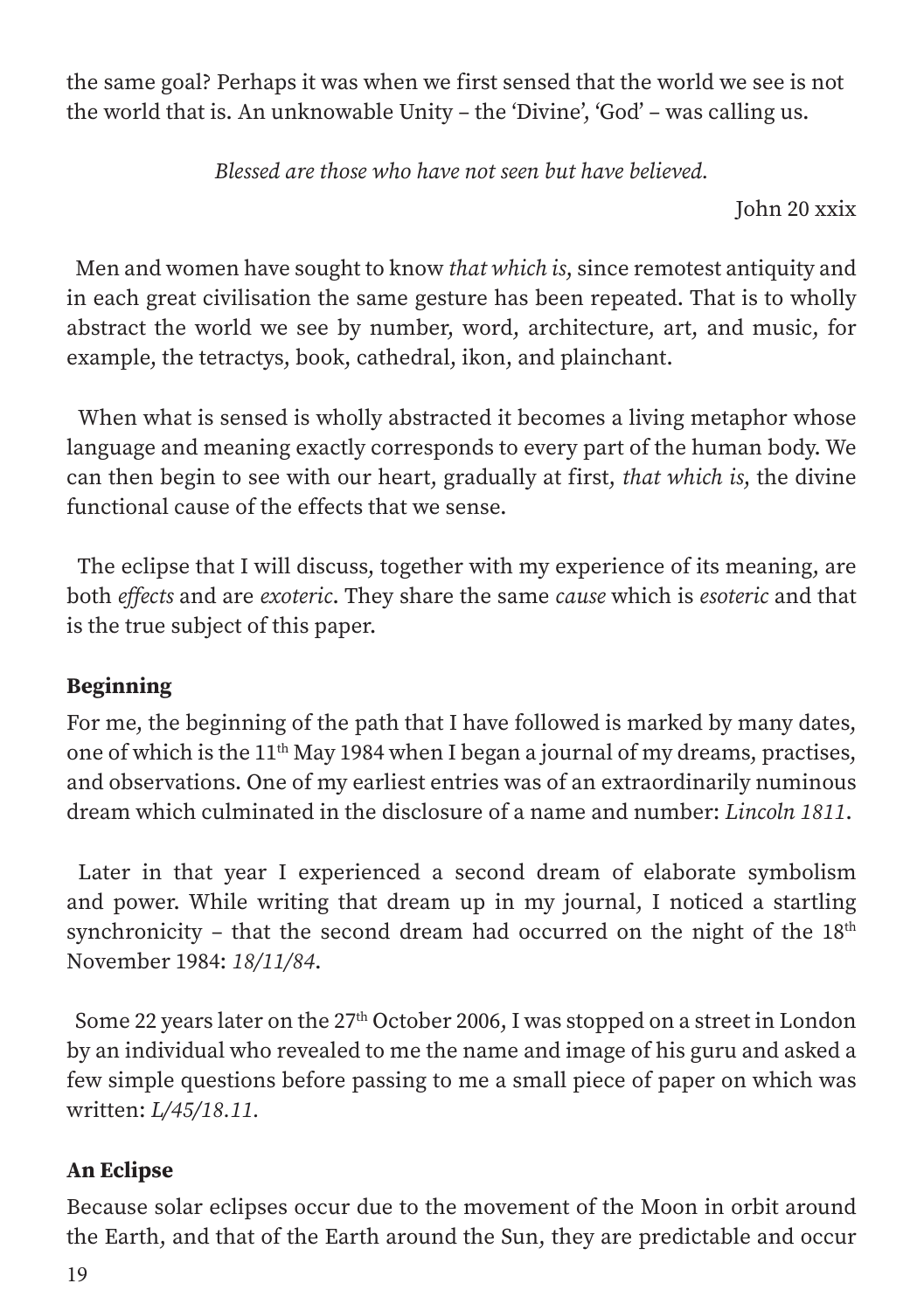in specific, periodic sequences. The term given for each predictable sequence is a Solar Saros Cycle and each cycle is given a number.

The eclipse that will occur on the  $21<sup>st</sup>$  June 2020 is the  $28<sup>th</sup>$  eclipse of the 137 Solar Saros Cycle. The time between each eclipse in a Saros Cycle is 18 years and 11 days.

 In looking in more detail at the 137 Solar Saros Cycle I also quickly identified that the solar eclipse that took place on the  $30<sup>th</sup>$  May 1984 was the  $26<sup>th</sup>$  of the Solar Saros 137 Cycle. It seemed to me inescapable that this synchronicity pointed to something meaningful.

# First Stirrings

The eclipse of the Sun on the summer solstice is not unusual but what is on the 21st June 2020, is:

- The position of the sun at the centre of the cross formed by the Galactic Equator and Galactic Axis.
- The Galactic Axis will be at 90 degrees to the Galactic Equator and be aligned with the horizon forming a double horizon.
- The eclipse will align with the pyramidion at the apex of the Great Pyramid and with the heel stone at Stonehenge.

The geometry of the eclipse is presented in the YouTube link below:

<https://www.youtube.com/watch?v=JjOhEfTbU5U>

#### A Cross

As I thought about the eclipse my attention was drawn to the commentary on a memorial cross at Hendaye which forms part of the 1957 edition of Fulcanelli's book *The Mystery of the Cathedrals*, which is fully described in the following YouTube link:

<https://www.youtube.com/watch?v=Mn4qW9Gyg8Q>

# A Digression: Fulcanelli

Despite the publication of his first work in 1925 and the death of his pupil and literary executor, Eugene Canseliet, in 1982, Fulcanelli's identity, concealed behind the nomen mysticum, has never been fully resolved. This was due partly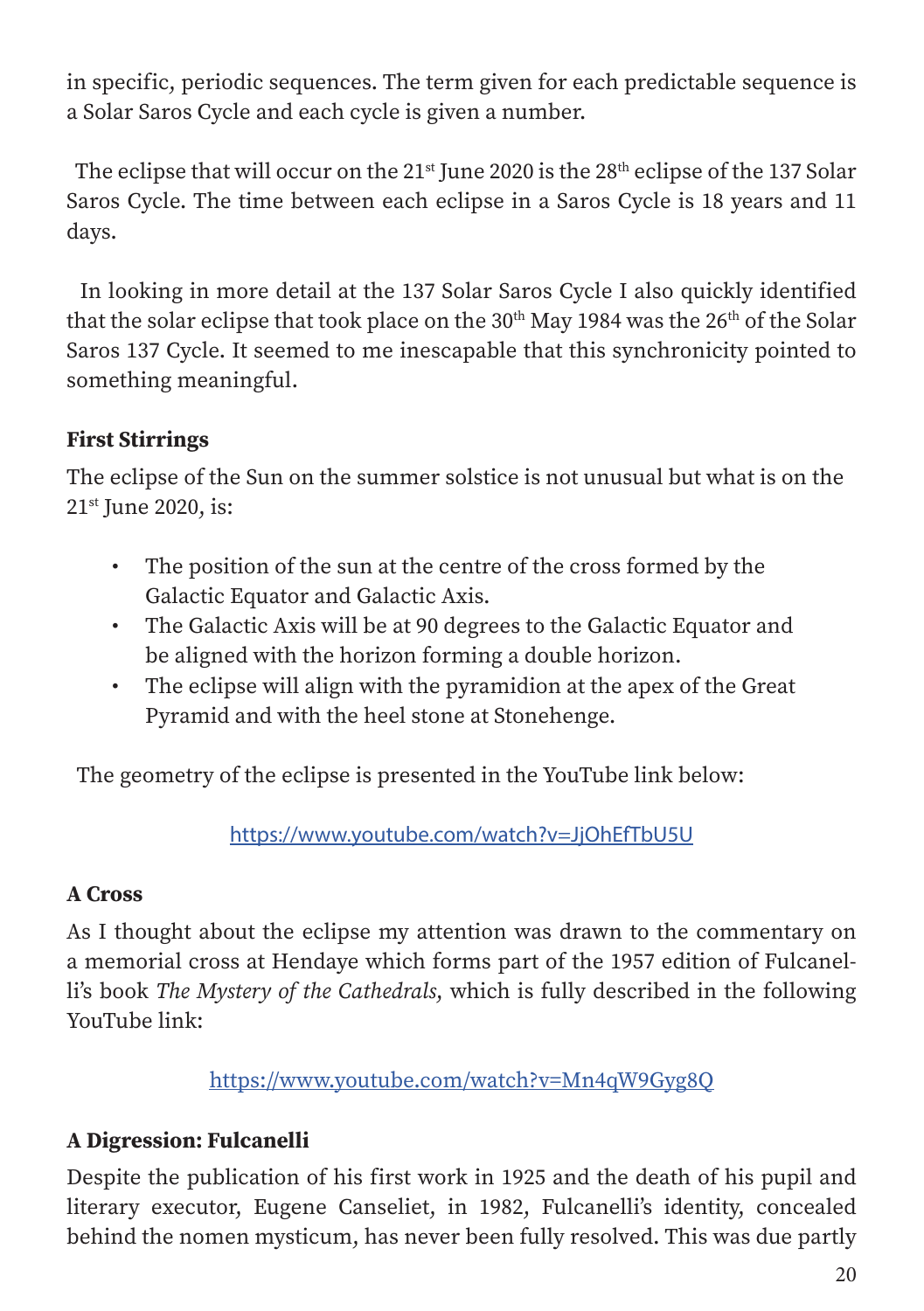to a traditional adherence to secrecy, but also to an understanding that by creating a mythical figure who personified the symbolic language and artistry of the literary text, its power would remain volatile and energetic, not fixed and inert.

 I support the view that Fulcanelli was a composite of three men. The literary work came from ideas and drafts prepared by Rene Schwaller de Lubicz, words from Jean–Julien Champagne and Pierre Dujols, and pictures from Jean-Julien Champagne. Canseliet, who had been a pupil of Champagne's since he was sixteen years old, received the texts indirectly and then arranged their publication.

 But Fulcanelli was no mere *souffler*, a dilettante concerned more with etiquette than diplomacy. Champagne and de Lubicz worked together for 19 years on an alchemical problem whose successful outcome was possibly one of the greatest achievements of 20<sup>th</sup> Century laboratory alchemy. What they worked on and what they achieved is not fully known. A condition of their relationship, one that de Lubicz set at the outset, was that their work should be conducted in complete secrecy, at its end the two adepts would never meet again, and that all notes and papers would be destroyed.

 What is known is that the experiment was described by them as the fabrication of the *blue and red glass of Chartres Cathedral*. This was a metaphor for the fixing of the metallic spirit into a matrix of glass.

#### Back to Our Monument

The chapter concerning the 'Cyclic Cross of Hendaye' was not part of the first edition of *The Mystery of the Cathedrals* published in 1925, nor in the Fulcanelli's second work *Dwellings of the Philosophers* published in 1929. Eugene Canseliet referred to the manuscript of a third book, *Finis Gloria Mundi*, as being incomplete, but one part, the 'Cyclic Cross of Hendaye' was added to the second edition of *The Mystery of the Cathedrals*, published in 1957.

 The text itself concerns the analysis of an otherwise insignificant church monument situated in the village of Hendaye at the extreme south west of France on the Spanish/French border.

 On the front of the cross is inscribed INRI, which in this case is to be read as *Igne Natura Renovatur Integra – By Fire Nature is Renewed Whole*. On the obverse side is a latin inscription that has defied straightforward translation, but the author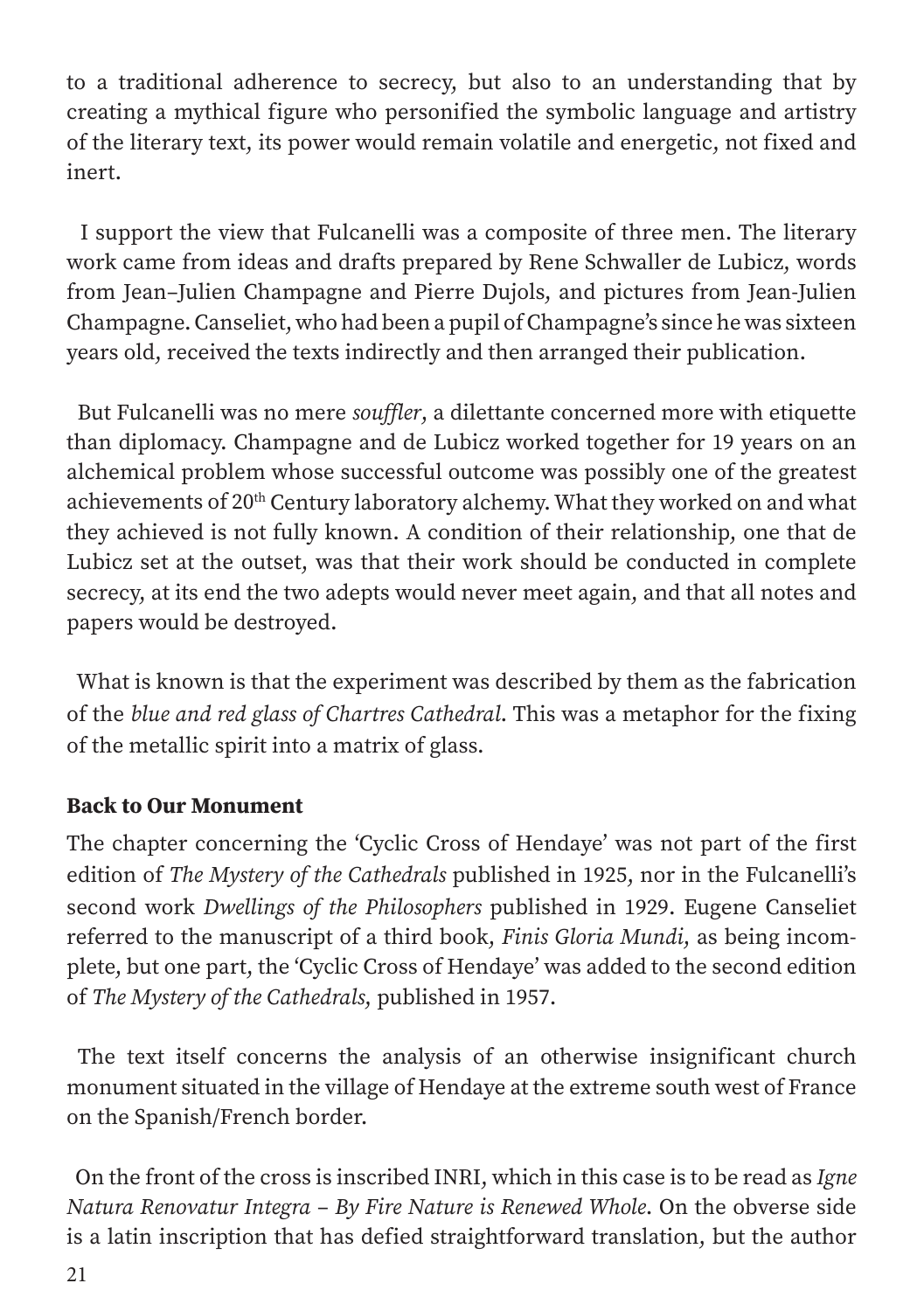suggests should be read as *'It is written that life itself takes refuge in a single space'*.

 The base on which the column is set has carved on its four faces a sun (west), a crescent moon (north), an eight-pointed star (east), and an oval form divided into four quadrants each containing an alpha (south). The star is on the face beneath the front of the cross and the sun on the obverse side. The author largely ignores the first three carvings and concentrates on the fourth which he presents as symbolising the four cosmic ages, of which the last, that of Kali Yuga, the age of misery, misfortune, and decrepitude is our own age.



#### A Pedestal of Surprises

As the practitioners of our art often use the technique of misdirection, I thought that I would begin with an examination of that part of the Cross at Hendaye which attracts little comment from the author.

 Of the four carvings on the pedestal of the column, three, the sun, moon, and star are barely referred to. The star is aligned with the front of the cross. It is of distinctive design with quite attenuated rays four of which are longer, and four shorter. It was relatively straightforward to identify the generic name for this form of the star, it is the *Star of Inanna*, or more commonly the *Star of Ishtar*.

 If that was not surprising enough, a brief review of the iconography of Ishtar, who was the Mesopotamian mother goddess, established that on royal insignia and boundary stones her symbol was shown together with a crescent moon, and a rayed solar disc. The crescent moon was the symbol of Sin, god of the moon, and the rayed solar disc of Shamash, the god of the sun.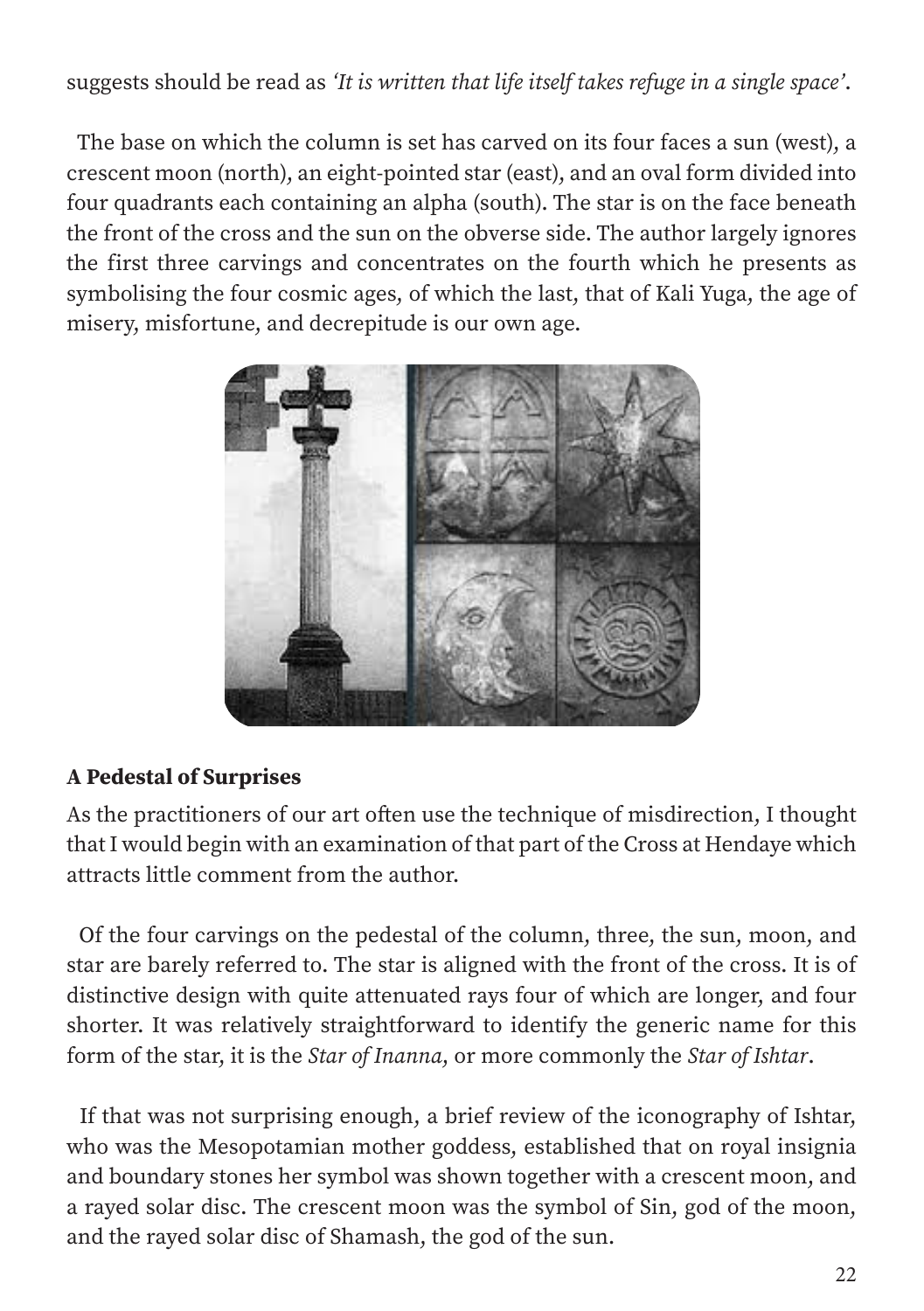

 The god Sin was regarded as the lord of wisdom and an expression of the science of astronomy and practice of astrology. He was the father of Ishtar and Shamash. Shamash was the enforcer of divine justice, morality, and truth.

 Those three carvings on the faces of the pedestal appear then to represent a trinity of father, son, and daughter; wisdom, strength, and beauty; God the Father, God the Son and God the Holy Spirit.

 A further observation I should make is that this explanation would place the divine mother beneath the front of the cross and at its foot. We should recall that Mary, the mother of our Saviour stood at the foot of the Cross at His Crucifixion. Stabat Mater Dolorosa. She was not alone. With her stood St John the Evangelist into whose care Our Lord entrusted his mother. His presence hints at the divine nature of Christ, his resurrection and ascension.

#### A Succession of Ages

Let us for the moment move on to the fourth and most enigmatic carving on the south face, that of the quartered oval with an 'A' in each segment. The author regards the symbol as representing heaven and earth with the four Alphas the successive ages through which we pass. He does set this in the context of the of the four Evangelists, beasts of Ezekiel, of the Revelation, and finally of the Veda's.

 The repetition should lead us to look more closely at the symbols of the four evangelists which derive from the vision recorded in the book of Ezekiel and anticipate the revelation to St John of Patmos.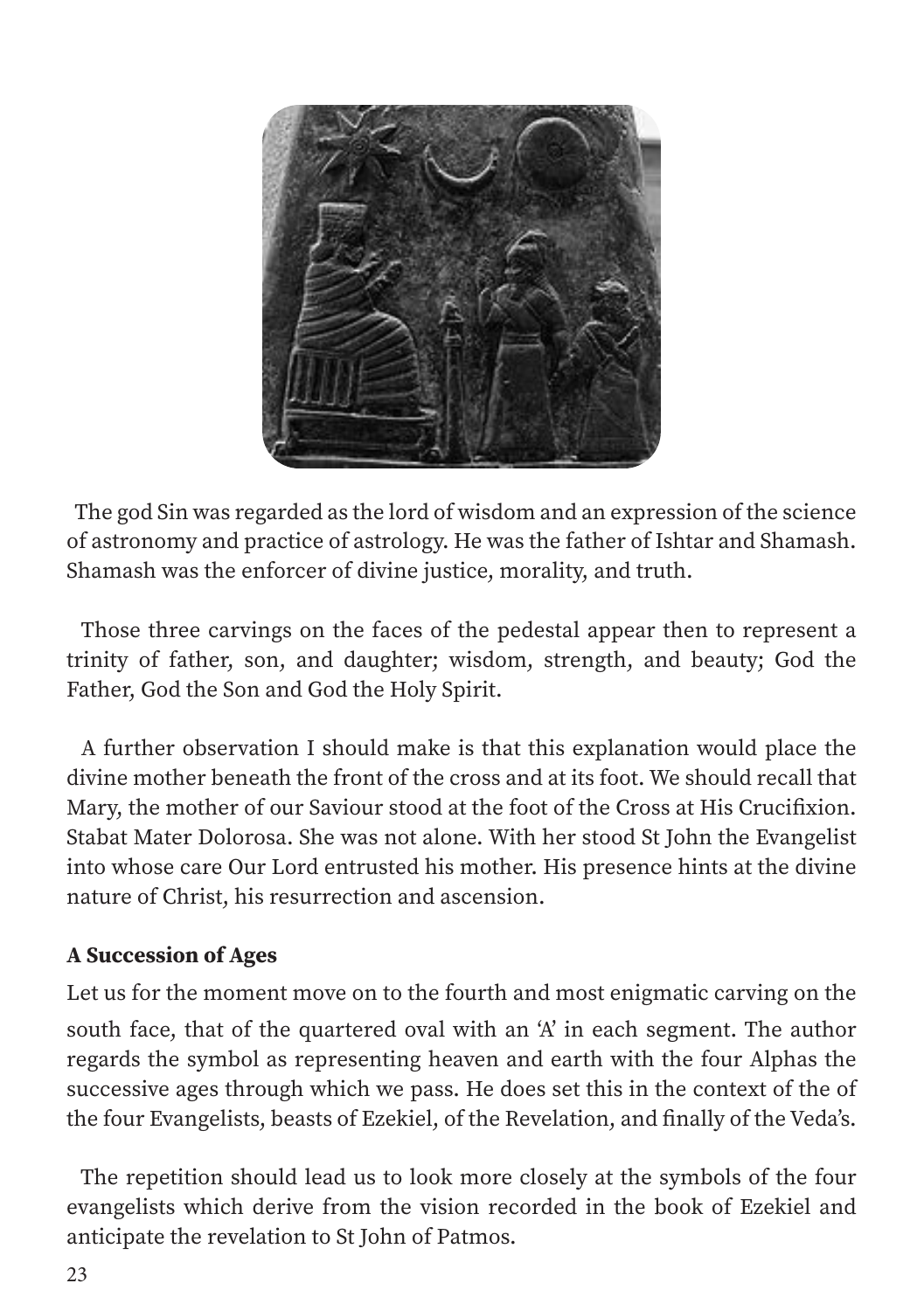*St Matthew*, the author of the first gospel account is symbolized by the winged man, or angel. It signifies reason and *divine science* as the path to salvation.

 *St Mark* is symbolised by the winged lion, a figure of courage and monarchy. It represents Christ as King.

 *St Luke* is symbolised by the winged bull or ox- a figure of sacrifice, service, and strength. It represents Our Lord's sacrifice in His Passion and Crucifixion as well as High Priest of the Order of Melchizedek.

 *St John* is symbolised by the eagle which was believed to gaze directly at the sun. It represents Christs Ascension and His Divine nature.

 The four symbols were often carved into the Tympanum above the main doors leading into the Cathedral, and surrounded Christ seated within the *divine almond*.

 This further illuminates this strange symbol at the foot of the Cross of Hendaye, as the circle is clearly the almond, the equal armed cross, Christ, and the Alpha's in each of the four segments the evangelists.



 Thus, rather than four images of progressive decay from innocence to decrepitude, the symbol shows the cycle of incarnation, monarchy, death, and ascension.

 The feast of the Ascension will be commemorated by the Western churches between the 21<sup>st</sup> and 24<sup>th</sup> May 2020.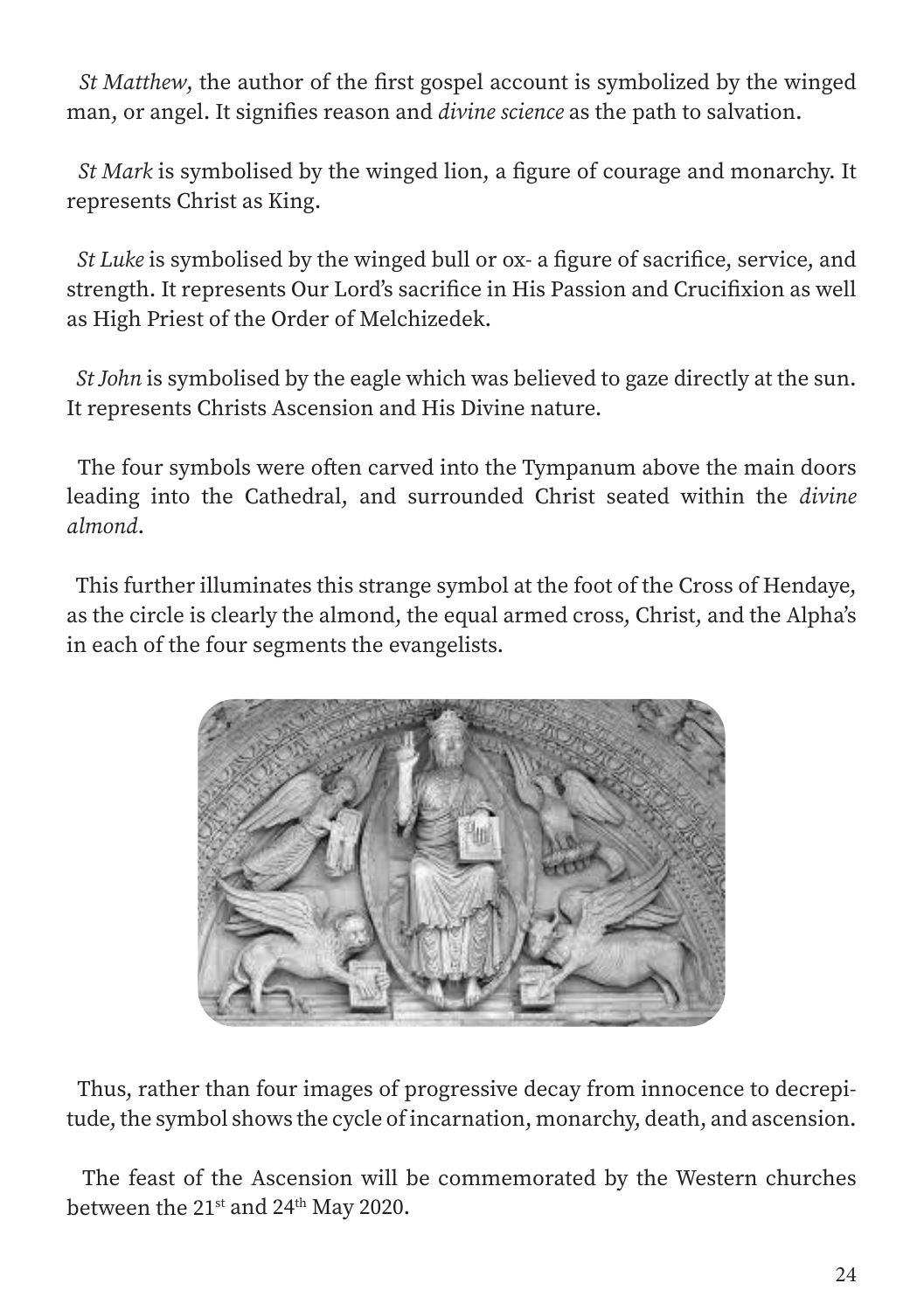#### **Sterculius**

In the final paragraphs of the chapter our author speaks of the:

*'closing of the fourth age, the age of iron whose seal is death, hieroglyph the skeleton, bearing the attributes of Saturn: the empty hourglass, symbol of time run out, and the scythe, reproduced in the number 7, which is the number of transformation, of destruction, and of annihilation.'*

 From the imagery of the evangelists we know that death is followed by ascensionthe form decays and the volatile rises from that which was fixed.

 Saturn is much more than the aged dotard whose time is at an end. As father of Jupiter he was king of the gods before his overthrow. He had lordship over creation and destruction. His scythe represents the abundance of the harvest as well as the weapon he wielded against his own father. He had a subsidiary name of Sterculius, deriving from *dung* or *manure* referring to the emergence of *life from death*. He rises as the hero in the *cloak of red*. He is present at each moment when the fixed matter decays and the volatile is liberated; and when the volatile is fixed into evolved form. The colour that corresponds to Saturn is indigo, the colour that is present at the death and rebirth of our matter and so signifies the descent of the spirit, the entry of the monarch into the holy city.

#### Light in the Sky

The solar eclipse that has inspired this paper is not the only astronomical event happening in the next few months. Comet 2019 Y4, named comet Atlas, was discovered on the 28<sup>th</sup> December 2019 situated in the constellation of Ursa Major, as viewed from Earth. It will reach it closest point to the Earth on the 23<sup>rd</sup> May, and to the Sun on the 31<sup>st</sup> May. The comet therefore appeared immediately after the feast day of St John the Evangelist and will be at its closest about the time of the feast of the Ascension.

 I will briefly consider the significance of the path of the comet through the constellations of Ursa Major, Perseus, and Taurus.

 The demi-goddess Callisto vowed to remain a virgin but was seduced by Jupiter and a son, Arcas was conceived. Juno in a jealous rage transformed Callisto into a bear and she was eventually exalted by Jupiter into the heavens as the constellation Ursus Major. The constellation consists of seven stars. It both indicates and rotates around the Pole Star from which its Greco-Roman name of Helike, the turning, is derived.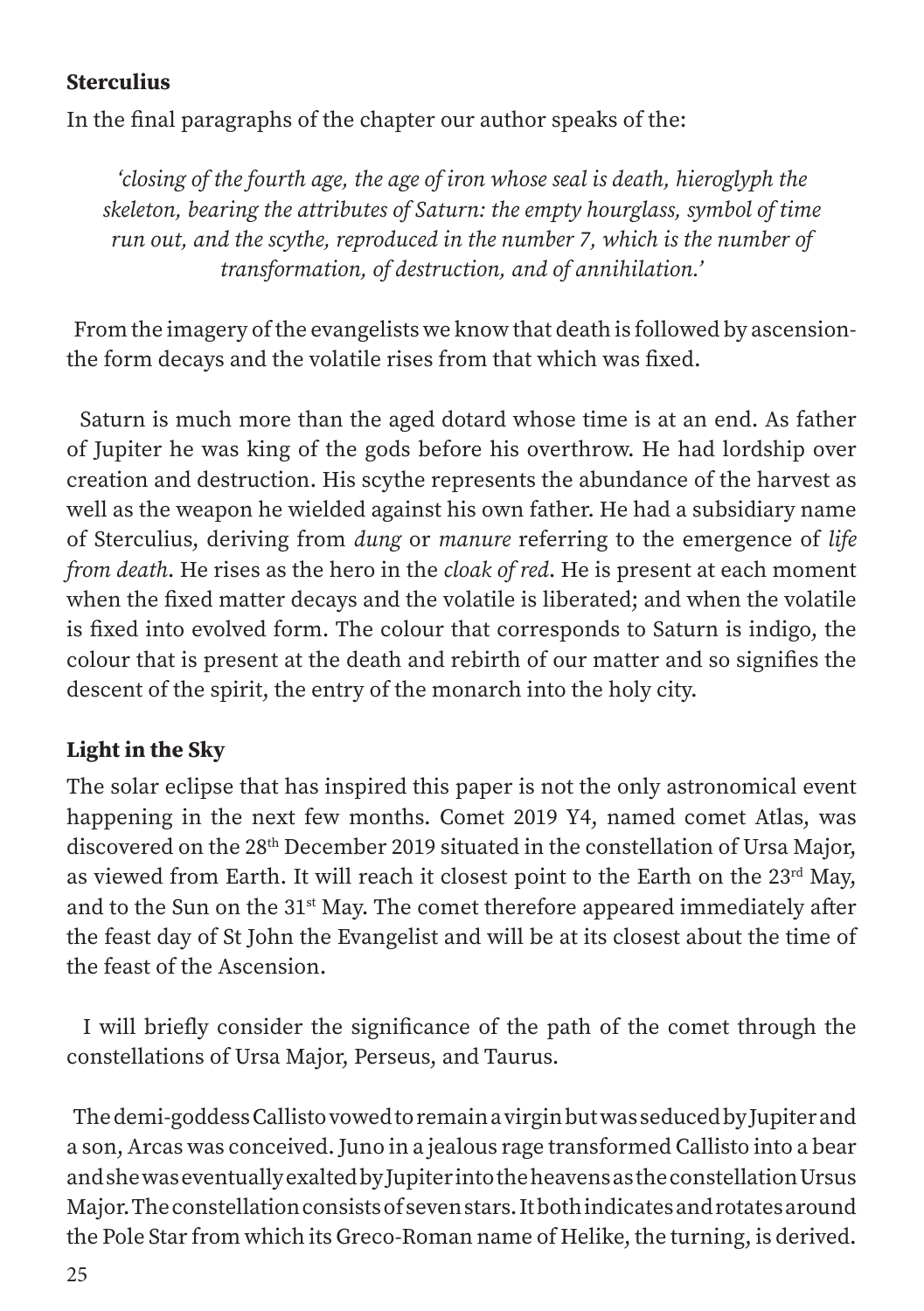Fulcanelli writes of Perseus but makes a curious 'mistake' by linking him to Ariadne. Ariadne was the daughter of King Minos of Crete who provided Theseus with a red thread by which he could retrace his route out of the labyrinth. Theseus, who had promised to marry her, abandons her to her fate only for Dionysus to fall in love with her, take her as his bride and crown her with a wreath of stars, the Corona Borealis.

 The constellation of Taurus is unique as it is the only constellation crossed by the galactic equator, celestial equator, and the sun's ecliptic. As the Bull of Heaven, Taurus was associated with Ishtar in her avenging and destructive aspect.

 So, the three constellations reveal the symbolism relative to the current moment, Callisto- the Virgin Mother, Ariadne- Wife of the Dead and Risen God, and Ishtar-Queen of Heaven. The feminine aspect of our three stages. The Virgin Mother who personifies the prima materia, the Wife of the Dead and Risen God symbolises the chemical wedding of Mercury and Sulphur, and as Queen of Heaven she is the Morning Star.

# Paris-the City of the Mother and Star

One final text drew me back to Paris whose Cathedral is the origin of Fulcanelli's work. It was in the Cathedral of Notre Dame that King Louis XIII dedicated France, his Crown, and Dynasty to the Mother of God. If she is there, where is the star?

 The Square of the Star, now known as Place Charles de Gaulle, has as its centre the Arc de Triomphe or to give its name in full, the Triumphal Arch of the Star. From that centre radiate 12 avenues and roads from which its original name as the Square of the twelve-pointed Star derives.

#### Of Effects and Causes

Dramatic though the eclipse is, it is an effect. Unexpected though my direction towards Hendaye and Paris was, it is also an effect. Both effects have a common cause but what is that divine functional principle?

# 21st June 2020

The number of the Solar Saros cycle of which the 21<sup>st</sup> June 2020 is part is 137. 137 is the number of the Hebrew letters forming the word 'Kabbalah' the text and words of *Tradition*. Tradition is the unchanging and eternal truth concealed behind the many historical forms - number, word, architecture, art, and music.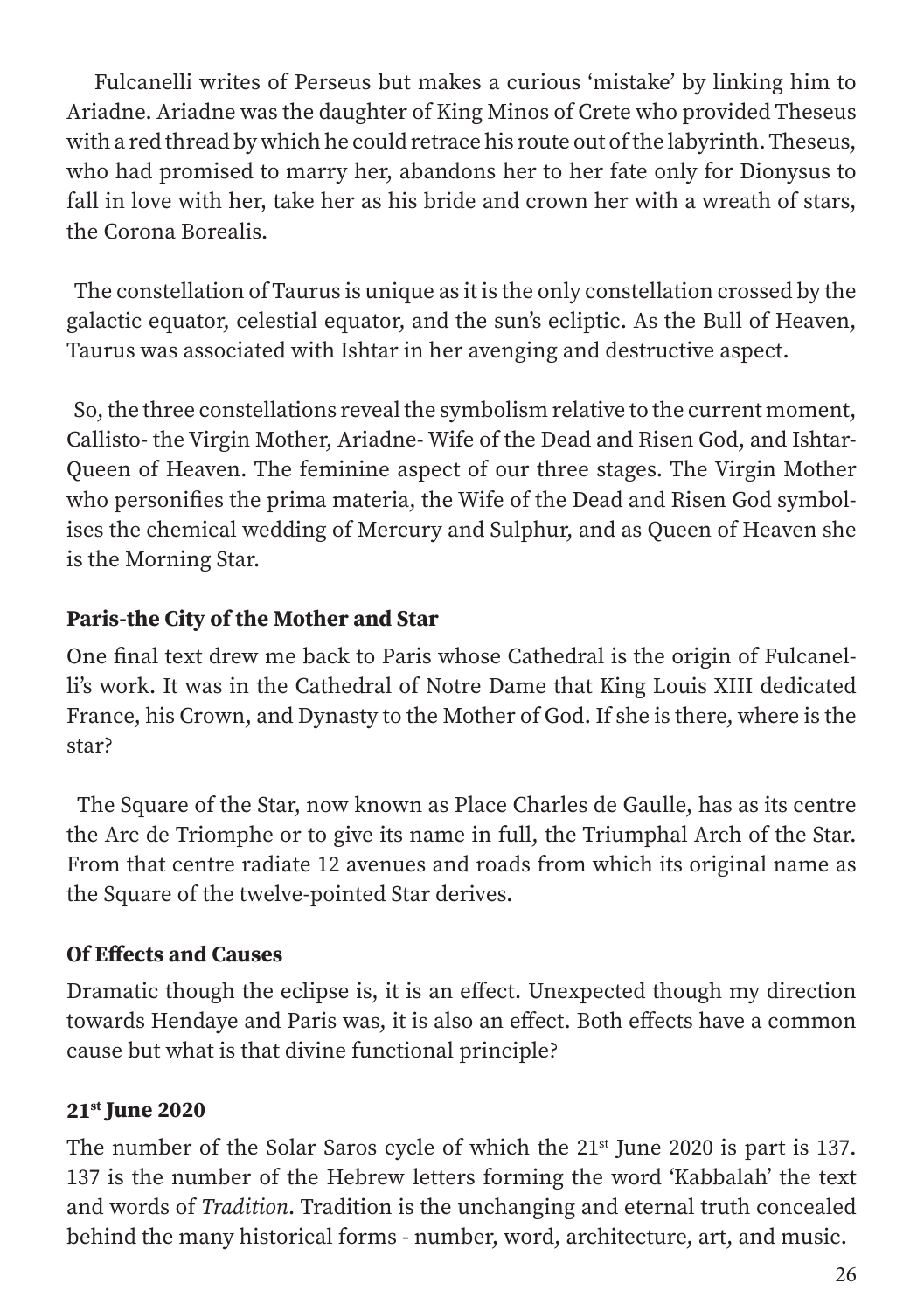Only when the sun is concealed by the disc of the moon can we gaze directly at the glory of the Son of the Sun. All turns on this moment *–* the Helike *–* the rotation of the entire galaxy.

#### What Do We See?

In the celestial sphere, upon the terrestrial globe, and within ourselves are the divine feminine, a star of destiny, and a cross:

- In the sky. The Galactic Equator and Axis form a Greek Cross. In conjunction is the morning star whose meaning is the Mother of God, Queen of Heaven, the Mystic Rose. The rose and cross. The star that moves through the heavens, the comet, announces the child in whom we are reborn.
- At Hendaye. The Cross of Calvary, symbol of the passion at whose foot Mary witnesses the death and rising of her Son, and with St John will anticipate his ascension.
- In Paris. The Cathedral of Notre Dame, built on a foundation of a Temple of Isis, dedicated to the Mother of God, gazes towards the Square of the Star whose twelve points represent the twelve macrocosmic principles *– on earth as it is in heaven*.
- At Giza. Horus is born of Isis and rises to greet the morning sun.

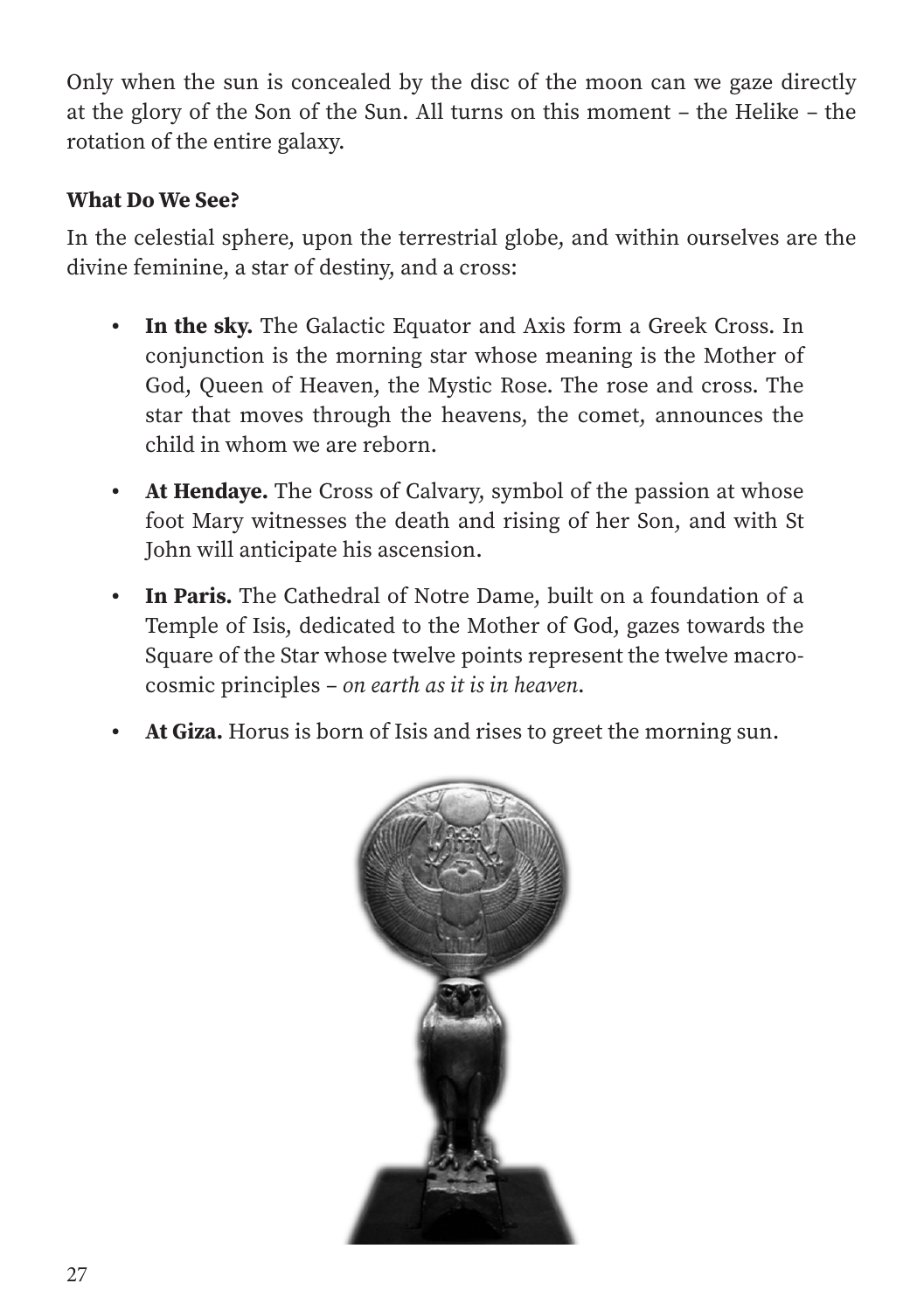#### The Queen of Heaven

A light has been building in the heavens since the feast of the Evangelist and will glow as a comet, a bright star as it passes through Ursa Major, Perseus, and Taurus. Behind these visible constellations are the triune form of the mother, wife, and widow of the sun hero. The Queen of Heaven is witnessing the return of the bright star on its heavenly journey.

#### The Star

The star signals that the spirit has descended into the form.

*'It is the miracle of the world, the assembly of superior virtues and inferior ones. That is why the Almighty has marked it with an extraordinary sign. The wise men saw it in the east, were struck with amazement and knew at once that a king most pure had been born into the world. As soon as you see his star follow it to its crucible and you will see the Son of the Sun.'*

*Philalethes*

#### The Greek Cross

The cross is the alchemical hieroglyph of the crucible as the word crucible derives from the vulgate latin crucis. It is in the crucible that the prima materia suffers its Passion, like Christ himself. It is in the crucible that it dies to be revived, purified, spiritualised, and transformed into the materia prime, the bright burning philosophic gold.

#### The Divine Cause

#### Genesis

The solar eclipse on the 21st June 2020 is a *cosmic moment* when all of us who seek the unknowable Unity, are occulted. All is in alignment for us to follow our heart and practice our *art* that we may emerge from the darkness of the eclipsed sun reborn into the divine unity of white light.

*I was blind and now I can see.*

*John 9 xxv*

Frater Stephen Goulder



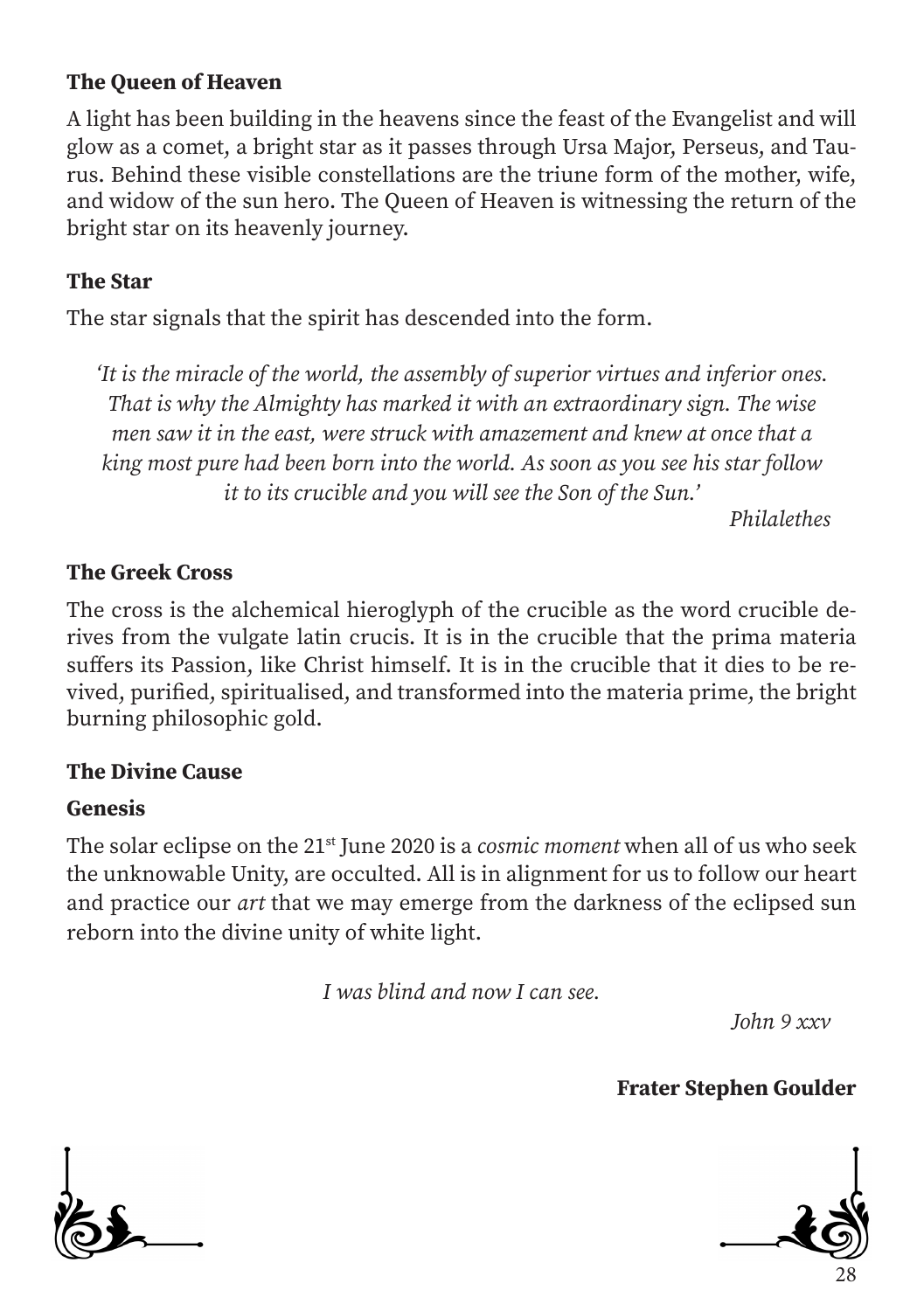





As we enter transformative times, we here in the *Province of Greater London* of the *Societas Rosicruciana in Anglia* want to assist in bringing together all people of pure heart whom seek to uplift humankind towards Light, Love and Truth and whom act with a sense of Care for Creation and all Life that we share this planet with.

 In previous years we have run a number of Rosicrucian salons for our members, inspired by (but not specifically descended from) the salons of Joséphin Péladan that were held in Paris during the 1890s. In a similar fashion to those curated by Péladan, our modern-day salons have incorporated lectures, art, music, spiritual practices and other forms of engagement with the Judeo-Christian and Hermetic mysteries that lie at the core of the Rosicrucian tradition and shared by many seekers walking other mystical paths around the world.

 We now aim to open up these events to others of similar aspirations, with a new series of biannual Rosicrucian salons that will be held in central London.

 These events will include a diverse range of participants from different Rosicrucian orders and other groups of a similar nature, in order that we properly celebrate our shared mission of spiritual transformation and contribute to a future that allows every being to live a life of dignity, peace and true prosperity close to the presence of God.

 These pamphlets are not only an attempt for us to reach out, but also a desire to receive the wisdom and companionship of those who read them. We want to align our work and create shared goals in these difficult times. Goals that might bring about great opportunities for the betterment of all humankind.